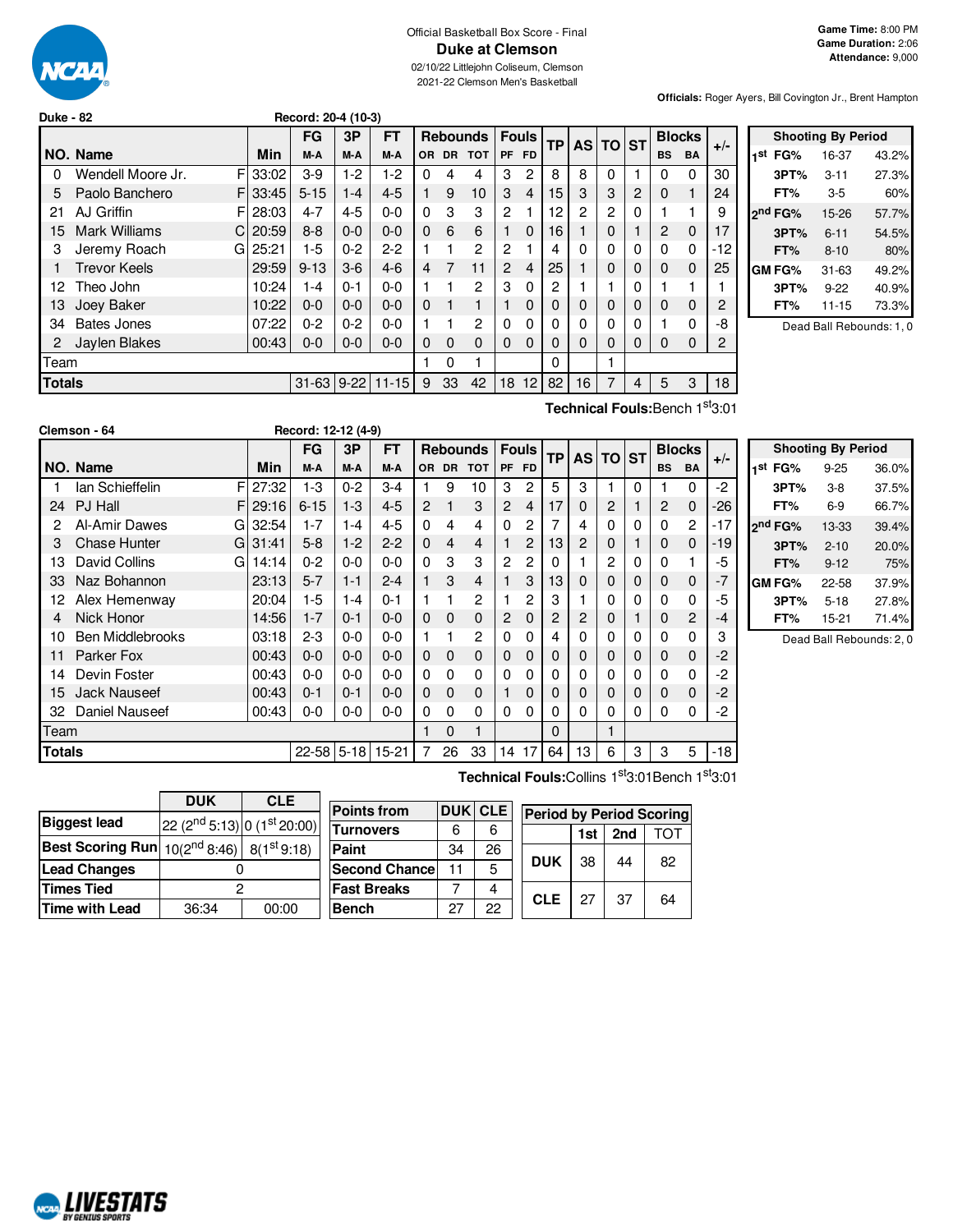

02/10/22 Littlejohn Coliseum, Clemson 2021-22 Clemson Men's Basketball

**Officials:** Roger Ayers, Bill Covington Jr., Brent Hampton

#### **Period 1**

| <b>Quarter Starters:</b> |                                                                   |           |              |              |                                                            |                                                             |
|--------------------------|-------------------------------------------------------------------|-----------|--------------|--------------|------------------------------------------------------------|-------------------------------------------------------------|
| <b>CLE</b>               | 1 Schieffelin I                                                   | 2 Dawes A |              | 3 Hunter C   | 13 Collins D                                               | 24 Hall P                                                   |
| <b>DUK</b>               | 0 Moore Jr. W                                                     | 3 Roach J |              | 5 Banchero P | 15 Williams M                                              | 21 Griffin A                                                |
| <b>Game Time</b>         | <b>CLE</b>                                                        |           | <b>Score</b> | <b>Diff</b>  |                                                            | <b>DUK</b>                                                  |
| 20:00                    | 24 HALL P jumpball lost                                           |           |              |              | 15 WILLIAMS M jumpball won                                 |                                                             |
| 19:43                    |                                                                   |           |              |              | 3 ROACH J 3pt FG, jump shot missed                         |                                                             |
| 19:39                    | 1 SCHIEFFELIN I defensive rebound (1)                             |           |              |              |                                                            |                                                             |
| 19:19                    | 13 COLLINS D 2pt FG in the paint, layup missed                    |           |              |              |                                                            |                                                             |
| 19:17                    |                                                                   |           |              |              | 5 BANCHERO P defensive rebound (1)                         |                                                             |
| 18:56                    |                                                                   |           |              |              | 5 BANCHERO P 2pt FG in the paint, jump shot missed         |                                                             |
| 18:54                    | 1 SCHIEFFELIN I defensive rebound (2)                             |           |              |              |                                                            |                                                             |
| 18:43                    | 24 HALL P 2pt FG in the paint, layup missed                       |           |              |              |                                                            |                                                             |
| 18:41                    |                                                                   |           |              |              | 15 WILLIAMS M defensive rebound (1)                        |                                                             |
| 18:25                    |                                                                   |           | $0 - 2$      | -2           | 5 BANCHERO P 2pt FG outside the paint, jump shot made (2)  |                                                             |
| 18:25                    |                                                                   |           |              |              | 21 GRIFFIN A assist (1)                                    |                                                             |
| 18:09                    | 24 HALL P 2pt FG in the paint, dunk, made (2)                     |           | $2 - 2$      | 0            |                                                            |                                                             |
| 18:09                    | 2 DAWES A assist (1)                                              |           |              |              |                                                            |                                                             |
| 17:54                    |                                                                   |           |              |              | 21 GRIFFIN A 2pt FG in the paint, jump shot blocked        |                                                             |
| 17:54                    | 24 HALL P block (1)                                               |           |              |              |                                                            |                                                             |
| 17:49                    | 13 COLLINS D defensive rebound (1)                                |           |              |              |                                                            |                                                             |
| 17:46                    | 13 COLLINS D 2pt FG in the paint, layup blocked                   |           |              |              |                                                            |                                                             |
| 17:46                    |                                                                   |           |              |              | 15 WILLIAMS M block (1)                                    |                                                             |
| 17:43                    |                                                                   |           |              |              | 15 WILLIAMS M defensive rebound (2)                        |                                                             |
| 17:37                    |                                                                   |           | $2 - 4$      | $-2$         | 15 WILLIAMS M 2pt FG outside the paint, jump shot made (2) |                                                             |
| 17:37                    |                                                                   |           |              |              | 0 MOORE JR. W assist (1)                                   |                                                             |
| 17:23                    | 2 DAWES A foul drawn (1)                                          |           |              |              | 3 ROACH J foul shooting (1 - 1)                            |                                                             |
| 17:23                    | 2 DAWES A free throw 1 - 2 made (1)                               |           | $3-4$        | -1           |                                                            |                                                             |
| 17:23                    | 2 DAWES A free throw 2 - 2 made (2)                               |           | $4 - 4$      | 0            |                                                            |                                                             |
| 17:12                    |                                                                   |           |              |              | 5 BANCHERO P 3pt FG, jump shot missed                      |                                                             |
| 17:09                    | 3 HUNTER C defensive rebound (1)                                  |           |              |              |                                                            |                                                             |
| 16:55                    | 1 SCHIEFFELIN I turnover lost ball (1)                            |           |              |              | 15 WILLIAMS M steal (1)                                    |                                                             |
| 16:48                    | 13 COLLINS D foul drawn (1)                                       |           |              |              | 21 GRIFFIN A foul offensive (1 - 2)                        |                                                             |
| 16:48                    |                                                                   |           |              |              | 21 GRIFFIN A turnover offensive (1)                        |                                                             |
| 16:48                    |                                                                   |           |              |              | 3 ROACH J substitution out                                 |                                                             |
| 16:48                    |                                                                   |           |              |              | 15 WILLIAMS M substitution out                             |                                                             |
| 16:48                    |                                                                   |           |              |              | 1 KEELS T substitution in                                  |                                                             |
| 16:48                    |                                                                   |           |              |              | 12 JOHN T substitution in                                  |                                                             |
| 16:28                    | 3 HUNTER C 2pt FG from turnover in the paint, jump shot<br>missed |           |              |              |                                                            |                                                             |
| 16:26                    |                                                                   |           |              |              | 1 KEELS T defensive rebound (1)                            |                                                             |
| 16:07                    |                                                                   |           |              |              | 12 JOHN T 2pt FG in the paint, layup missed                |                                                             |
| 16:04                    |                                                                   |           |              |              | 12 JOHN T offensive rebound (1)                            |                                                             |
| 16:04                    |                                                                   |           | 4-6          | -2           |                                                            | 12 JOHN T 2pt FG second chance in the paint, layup made (2) |
| 15:50                    | 2 DAWES A 3pt FG, jump shot missed                                |           |              |              |                                                            |                                                             |
| 15:48                    |                                                                   |           |              |              | 12 JOHN T defensive rebound (2)                            |                                                             |
| 15:29                    |                                                                   |           |              |              | 1 KEELS T 3pt FG, jump shot missed                         |                                                             |
| 15:25                    | 1 SCHIEFFELIN I defensive rebound (3)                             |           |              |              |                                                            |                                                             |

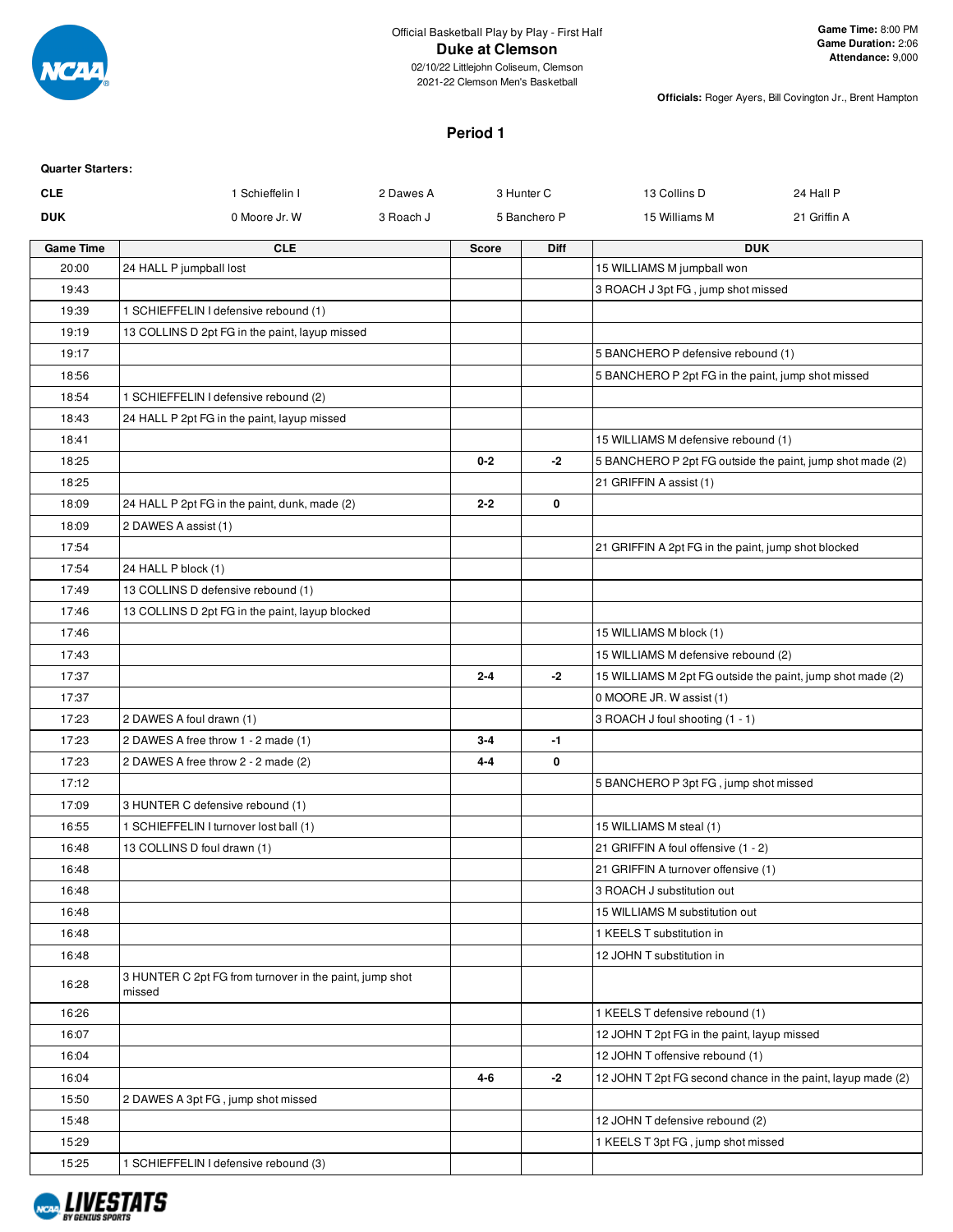

02/10/22 Littlejohn Coliseum, Clemson 2021-22 Clemson Men's Basketball

**Officials:** Roger Ayers, Bill Covington Jr., Brent Hampton

| <b>Game Time</b> | <b>CLE</b>                                      | <b>Score</b>  | Diff  | <b>DUK</b>                                                                   |
|------------------|-------------------------------------------------|---------------|-------|------------------------------------------------------------------------------|
| 15:17            | 2 DAWES A 2pt FG in the paint, layup blocked    |               |       |                                                                              |
| 15:17            |                                                 |               |       | 12 JOHN T block (1)                                                          |
| 15:15            |                                                 |               |       | 1 KEELS T defensive rebound (2)                                              |
| 15:11            |                                                 | $4 - 9$       | -5    | 21 GRIFFIN A 3pt FG, jump shot made (3)                                      |
| 15:11            |                                                 |               |       | 1 KEELS T assist (1)                                                         |
| 14:44            | 3 HUNTER C 2pt FG in the paint, layup made (2)  | $6-9$         | $-3$  |                                                                              |
| 14:26            |                                                 |               |       | 21 GRIFFIN A turnover bad pass (2)                                           |
| 14:26            |                                                 | Timeout media |       |                                                                              |
| 14:26            | 24 HALL P substitution out                      |               |       |                                                                              |
| 14:26            | 33 BOHANNON N substitution in                   |               |       |                                                                              |
| 14:26            |                                                 |               |       | 21 GRIFFIN A substitution out                                                |
| 14:26            |                                                 |               |       | 13 BAKER J substitution in                                                   |
| 14:12            | 13 COLLINS D foul offensive (1 - 1)             |               |       | 0 MOORE JR. W foul drawn (1)                                                 |
| 14:12            | 13 COLLINS D turnover offensive (1)             |               |       |                                                                              |
| 13:52            |                                                 |               |       | 0 MOORE JR. W 2pt FG from turnover in the paint, jump shot<br>missed         |
| 13:50            |                                                 |               |       | 1 KEELS T offensive rebound (3)                                              |
| 13:49            |                                                 |               |       | 1 KEELS T 2pt FG from turnover second chance in the paint,<br>layup missed   |
| 13:47            |                                                 |               |       | 1 KEELS T offensive rebound (4)                                              |
| 13:49            |                                                 | $6 - 11$      | -5    | 1 KEELS T 2pt FG from turnover second chance in the paint,<br>layup made (2) |
| 13:48            | 1 SCHIEFFELIN I foul shooting (1 - 2)           |               |       | 1 KEELS T foul drawn (1)                                                     |
| 13:48            | 1 SCHIEFFELIN I substitution out                |               |       |                                                                              |
| 13:48            | 13 COLLINS D substitution out                   |               |       |                                                                              |
| 13:48            | 12 HEMENWAY A substitution in                   |               |       |                                                                              |
| 13:48            | 24 HALL P substitution in                       |               |       |                                                                              |
| 13:48            |                                                 |               |       | 1 KEELS T free throw 1 - 1 missed                                            |
| 13:46            |                                                 |               |       | 1 KEELS T offensive rebound (5)                                              |
| 13:38            |                                                 | $6 - 14$      | -8    | 0 MOORE JR. W 3pt FG second chance, jump shot made (3)                       |
| 13:38            |                                                 |               |       | 5 BANCHERO P assist (1)                                                      |
| 13:12            | 24 HALL P 2pt FG in the paint, jump shot missed |               |       |                                                                              |
| 13:10            |                                                 |               |       | 5 BANCHERO P defensive rebound (2)                                           |
| 13:01            |                                                 | $6 - 16$      | -10   | 5 BANCHERO P 2pt FG outside the paint, jump shot made (4)                    |
| 12:43            | 2 DAWES A substitution out                      |               |       |                                                                              |
| 12:43            | 4 HONOR N substitution in                       |               |       |                                                                              |
| 12:43            |                                                 |               |       | 0 MOORE JR. W substitution out                                               |
| 12:43            |                                                 |               |       | 5 BANCHERO P substitution out                                                |
| 12:43            |                                                 |               |       | 3 ROACH J substitution in                                                    |
| 12:43            |                                                 |               |       | 34 JONES B substitution in                                                   |
| 12:27            | 24 HALL P 3pt FG, jump shot missed              |               |       |                                                                              |
| 12:24            |                                                 |               |       | 34 JONES B defensive rebound (1)                                             |
| 12:03            |                                                 |               |       | 12 JOHN T 2pt FG in the paint, layup blocked                                 |
| 12:03            | 24 HALL P block (2)                             |               |       |                                                                              |
| 11:56            |                                                 |               |       | 34 JONES B offensive rebound (2)                                             |
| 11:55            |                                                 | $6 - 18$      | $-12$ | 3 ROACH J 2pt FG second chance in the paint, layup made (2)                  |
| 11:40            | 12 HEMENWAY A 3pt FG, jump shot made (3)        | $9 - 18$      | -9    |                                                                              |
| 11:40            | 3 HUNTER C assist (1)                           |               |       |                                                                              |
| 11:10            |                                                 |               |       | 12 JOHN T 3pt FG, jump shot missed                                           |
| 11:07            | 33 BOHANNON N defensive rebound (1)             |               |       |                                                                              |

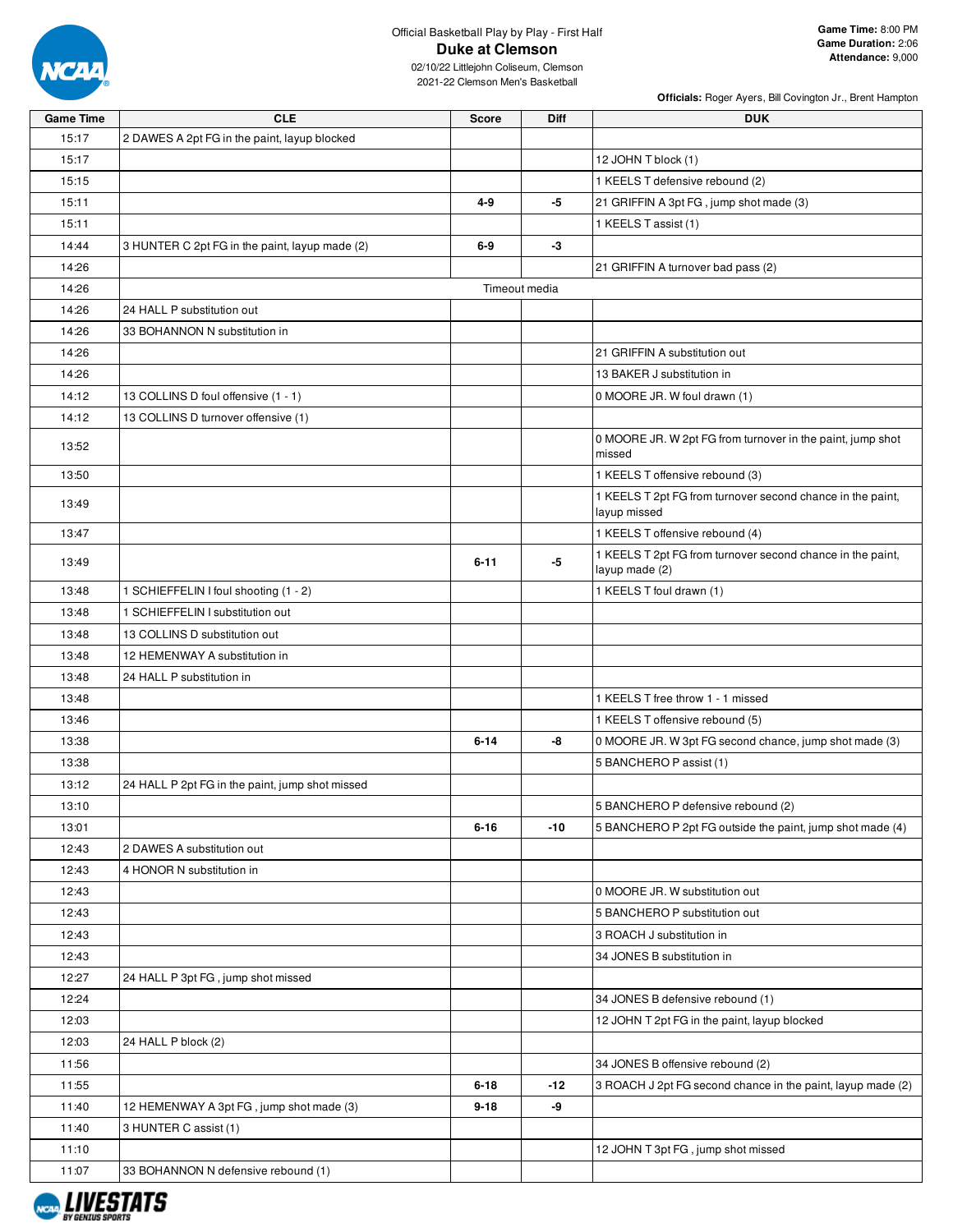

|                  |                                                               |               |      | Officials: Roger Ayers, Bill Covington Jr., Brent Hampton    |
|------------------|---------------------------------------------------------------|---------------|------|--------------------------------------------------------------|
| <b>Game Time</b> | <b>CLE</b>                                                    | <b>Score</b>  | Diff | <b>DUK</b>                                                   |
| 11:03            | 33 BOHANNON N foul drawn (1)                                  |               |      | 12 JOHN T foul shooting (1 - 3)                              |
| 11:03            |                                                               | Timeout media |      |                                                              |
| 11:03            | 3 HUNTER C substitution out                                   |               |      |                                                              |
| 11:03            | 12 HEMENWAY A substitution out                                |               |      |                                                              |
| 11:03            | 2 DAWES A substitution in                                     |               |      |                                                              |
| 11:03            | 13 COLLINS D substitution in                                  |               |      |                                                              |
| 11:03            |                                                               |               |      | 12 JOHN T substitution out                                   |
| 11:03            |                                                               |               |      | 13 BAKER J substitution out                                  |
| 11:03            |                                                               |               |      | 34 JONES B substitution out                                  |
| 11:03            |                                                               |               |      | 5 BANCHERO P substitution in                                 |
| 11:03            |                                                               |               |      | 15 WILLIAMS M substitution in                                |
| 11:03            |                                                               |               |      | 21 GRIFFIN A substitution in                                 |
| 11:03            | 33 BOHANNON N free throw 1 - 2 made (1)                       | $10 - 18$     | -8   |                                                              |
| 11:03            | 33 BOHANNON N free throw 2 - 2 missed                         |               |      |                                                              |
| 11:02            |                                                               |               |      | 5 BANCHERO P defensive rebound (3)                           |
| 10:32            |                                                               |               |      | 3 ROACH J 2pt FG in the paint, layup missed                  |
|                  |                                                               |               |      |                                                              |
| 10:29            |                                                               |               |      | 5 BANCHERO P offensive rebound (4)                           |
| 10:27            |                                                               |               |      | 3 ROACH J 3pt FG second chance, jump shot missed             |
| 10:25            | 2 DAWES A defensive rebound (1)                               |               |      |                                                              |
| 10:11            | 33 BOHANNON N foul drawn (2)                                  |               |      | 1 KEELS T foul personal (1 - 4)                              |
| 10:02            | 24 HALL P turnover bad pass (1)                               |               |      | 5 BANCHERO P steal (1)                                       |
| 09:59            | 4 HONOR N steal (1)                                           |               |      | 5 BANCHERO P turnover lost ball (1)                          |
| 09:52            | 4 HONOR N 2pt FG from turnover in the paint, layup made (2)   | $12 - 18$     | -6   |                                                              |
| 09:30            |                                                               |               |      | 5 BANCHERO P 2pt FG outside the paint, jump shot missed      |
| 09:27            | 13 COLLINS D defensive rebound (2)                            |               |      |                                                              |
| 09:18            | 24 HALL P 2pt FG in the paint, dunk, made (4)                 | 14-18         | $-4$ |                                                              |
| 09:18            | 13 COLLINS D assist (1)                                       |               |      |                                                              |
| 09:16            |                                                               |               |      | Timeout 30 Sec                                               |
| 09:16            |                                                               |               |      | 3 ROACH J substitution out                                   |
| 09:16            |                                                               |               |      | 0 MOORE JR. W substitution in                                |
| 08:57            |                                                               | $14 - 20$     |      | 15 WILLIAMS M 2pt FG in the paint, turnaround jump shot made |
|                  |                                                               |               |      | (4)                                                          |
| 08:32            | 4 HONOR N 3pt FG, jump shot missed                            |               |      |                                                              |
| 08:30            |                                                               |               |      | 1 KEELS T defensive rebound (6)                              |
| 08:11            |                                                               | 14-22         | -8   | 0 MOORE JR. W 2pt FG outside the paint, jump shot made (5)   |
| 07:43            | 24 HALL P 2pt FG in the paint, hook shot missed               |               |      |                                                              |
| 07:40            |                                                               |               |      | 15 WILLIAMS M defensive rebound (3)                          |
| 07:29            | 4 HONOR N foul personal (1 - 3)                               |               |      | 21 GRIFFIN A foul drawn (1)                                  |
| 07:29            |                                                               | Timeout media |      |                                                              |
| 07:29            | 2 DAWES A substitution out                                    |               |      |                                                              |
| 07:29            | 33 BOHANNON N substitution out                                |               |      |                                                              |
| 07:29            | 1 SCHIEFFELIN I substitution in                               |               |      |                                                              |
| 07:29            | 3 HUNTER C substitution in                                    |               |      |                                                              |
| 07:17            |                                                               | 14-24         | -10  | 15 WILLIAMS M 2pt FG in the paint, dunk, made (6)            |
| 07:17            |                                                               |               |      | 5 BANCHERO P assist (2)                                      |
| 06:57            | 4 HONOR N 2pt FG outside the paint, floating jump shot missed |               |      |                                                              |
| 06:54            |                                                               |               |      | 0 MOORE JR. W defensive rebound (1)                          |
| 06:35            |                                                               |               |      | 1 KEELS T 3pt FG, jump shot missed                           |
| 06:33            | 13 COLLINS D defensive rebound (3)                            |               |      |                                                              |

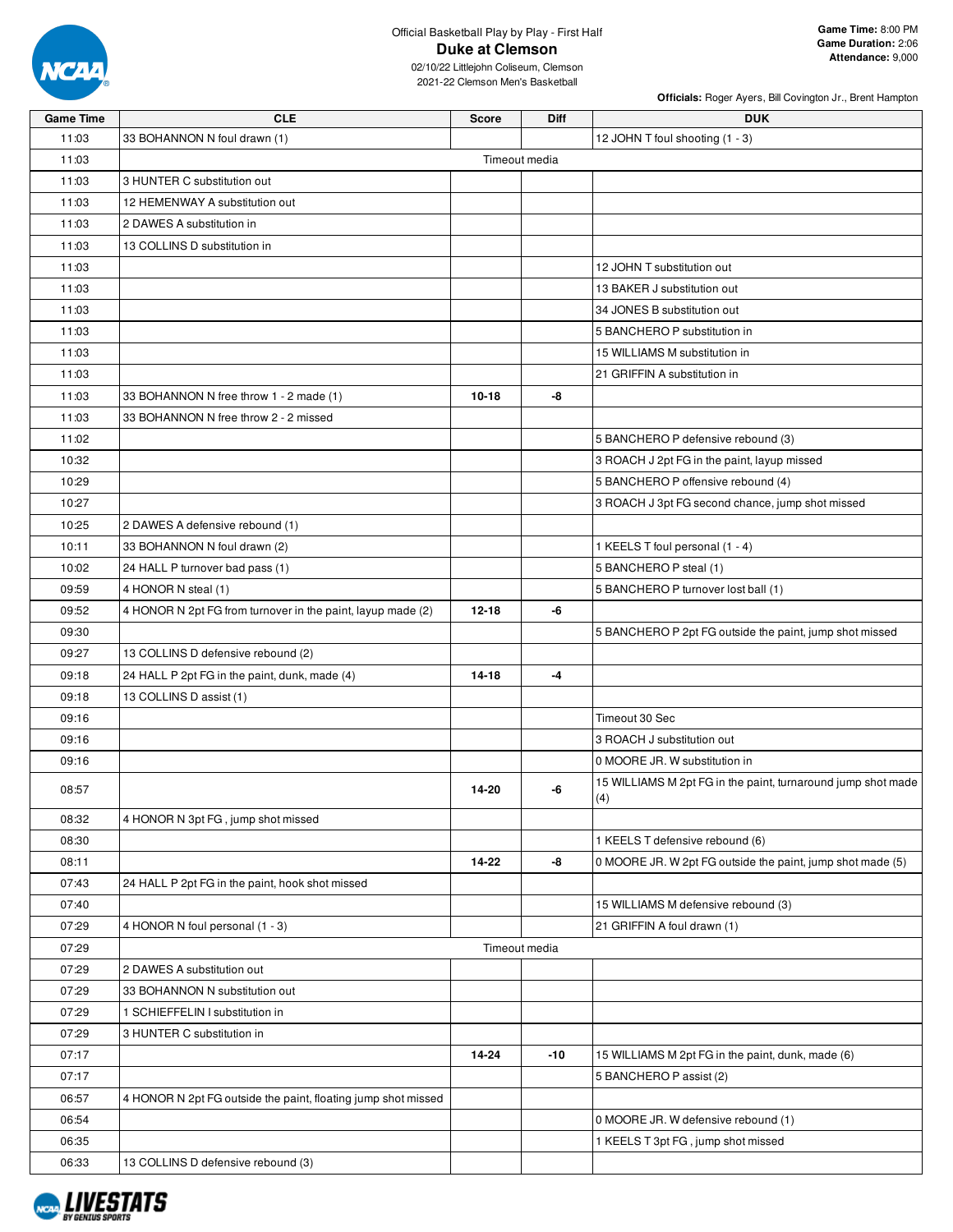

**Officials:** Roger Ayers, Bill Covington Jr., Brent Hampton

| <b>Game Time</b> | <b>CLE</b>                                                | <b>Score</b> | Diff          | <b>DUK</b>                                                         |
|------------------|-----------------------------------------------------------|--------------|---------------|--------------------------------------------------------------------|
| 06:17            | 1 SCHIEFFELIN I 3pt FG, jump shot missed                  |              |               |                                                                    |
| 06:14            |                                                           |              |               | 21 GRIFFIN A defensive rebound (1)                                 |
| 05:54            |                                                           |              |               | 5 BANCHERO P 2pt FG in the paint, jump shot blocked                |
| 05:54            | 1 SCHIEFFELIN I block (1)                                 |              |               |                                                                    |
| 05:50            | 3 HUNTER C defensive rebound (2)                          |              |               |                                                                    |
| 05:41            | 1 SCHIEFFELIN I 3pt FG, jump shot missed                  |              |               |                                                                    |
| 05:39            | 24 HALL P offensive rebound (1)                           |              |               |                                                                    |
| 05:38            | 24 HALL P 2pt FG second chance in the paint, dunk, missed |              |               |                                                                    |
| 05:35            |                                                           |              |               | 0 MOORE JR. W defensive rebound (2)                                |
| 05:32            |                                                           | 14-27        | $-13$         | 21 GRIFFIN A 3pt FG fast break, jump shot made (6)                 |
| 05:32            |                                                           |              |               | 0 MOORE JR. W assist (2)                                           |
| 05:21            | Timeout 30 Sec                                            |              |               |                                                                    |
| 05:21            | 4 HONOR N substitution out                                |              |               |                                                                    |
| 05:21            | 24 HALL P substitution out                                |              |               |                                                                    |
| 05:21            | 2 DAWES A substitution in                                 |              |               |                                                                    |
| 05:21            | 33 BOHANNON N substitution in                             |              |               |                                                                    |
| 05:21            |                                                           |              |               | 0 MOORE JR. W substitution out                                     |
| 05:21            |                                                           |              |               | 15 WILLIAMS M substitution out                                     |
| 05:21            |                                                           |              |               | 3 ROACH J substitution in                                          |
| 05:21            |                                                           |              |               | 12 JOHN T substitution in                                          |
| 04:57            | 3 HUNTER C 3pt FG, jump shot made (5)                     | $17 - 27$    | $-10$         |                                                                    |
| 04:40            |                                                           |              |               | 21 GRIFFIN A 3pt FG, jump shot missed                              |
| 04:38            | 33 BOHANNON N defensive rebound (2)                       |              |               |                                                                    |
| 04:33            | 13 COLLINS D foul drawn (2)                               |              |               | 1 KEELS T foul personal (2 - 5)                                    |
| 04:33            |                                                           |              |               | 1 KEELS T substitution out                                         |
| 04:33            |                                                           |              |               | 13 BAKER J substitution in                                         |
| 04:17            | 1 SCHIEFFELIN I foul drawn (1)                            |              |               | 12 JOHN T foul shooting (2 - 6)                                    |
| 04:17            | 1 SCHIEFFELIN I free throw 1 - 2 made (1)                 | 18-27        | -9            |                                                                    |
| 04:17            |                                                           |              |               | 12 JOHN T substitution out                                         |
| 04:17            |                                                           |              |               | 34 JONES B substitution in                                         |
| 04:17            | 1 SCHIEFFELIN I free throw 2 - 2 missed                   |              |               |                                                                    |
| 04:16            |                                                           |              |               | 5 BANCHERO P defensive rebound (5)                                 |
| 04:02            |                                                           |              |               | 34 JONES B 3pt FG, jump shot missed                                |
| 03:59            | 33 BOHANNON N defensive rebound (3)                       |              |               |                                                                    |
| 03:38            | 33 BOHANNON N 2pt FG in the paint, layup made (3)         | 20-27        | $-7$          |                                                                    |
| 03:18            |                                                           |              |               | 5 BANCHERO P 2pt FG outside the paint, jump shot missed            |
| 03:16            | 1 SCHIEFFELIN I defensive rebound (4)                     |              |               |                                                                    |
| 03:10            |                                                           |              | Timeout media |                                                                    |
| 03:10            | 1 SCHIEFFELIN I substitution out                          |              |               |                                                                    |
| 03:10            | 24 HALL P substitution in                                 |              |               |                                                                    |
| 03:10            |                                                           |              |               | 21 GRIFFIN A substitution out                                      |
| 03:10            |                                                           |              |               | 34 JONES B substitution out                                        |
| 03:10            |                                                           |              |               | 0 MOORE JR. W substitution in                                      |
| 03:10            |                                                           |              |               | 15 WILLIAMS M substitution in                                      |
| 03:07            |                                                           |              |               | 0 MOORE JR. W steal (1)                                            |
|                  | 13 COLLINS D turnover lost ball (2)                       |              |               |                                                                    |
| 03:01            |                                                           | 20-29        | -9            | 0 MOORE JR. W 2pt FG from turnover in the paint, dunk, made<br>(7) |
| 03:01            | 13 COLLINS D foul flagrant 2 technical (2 - 4)            |              |               |                                                                    |
| 03:01            | 13 COLLINS D substitution out                             |              |               |                                                                    |

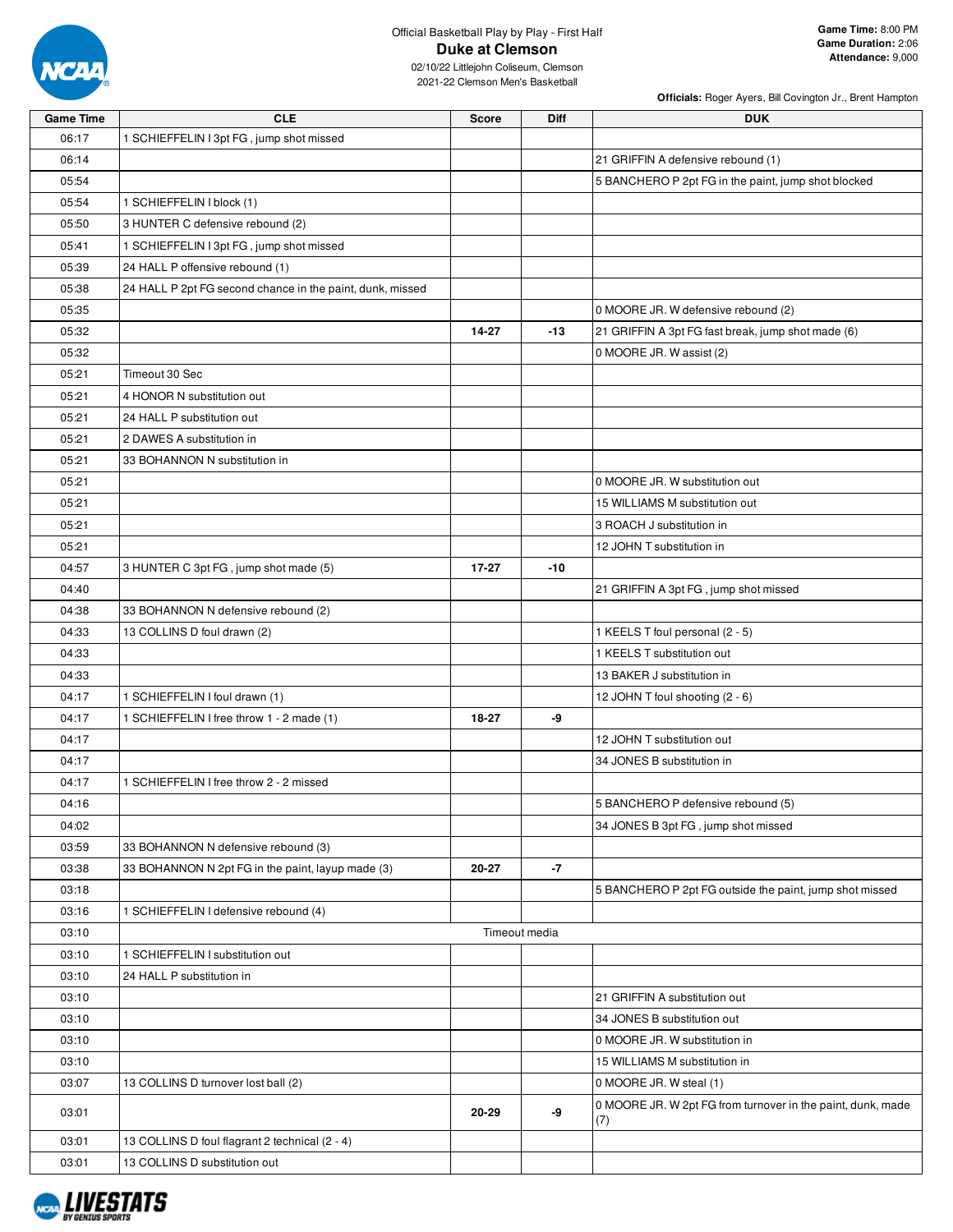

02/10/22 Littlejohn Coliseum, Clemson 2021-22 Clemson Men's Basketball

**Officials:** Roger Ayers, Bill Covington Jr., Brent Hampton

| <b>Game Time</b> | <b>CLE</b>                                                                | <b>Score</b>         | <b>Diff</b> | <b>DUK</b>                                                               |
|------------------|---------------------------------------------------------------------------|----------------------|-------------|--------------------------------------------------------------------------|
| 03:01            | 12 HEMENWAY A substitution in                                             |                      |             |                                                                          |
| 03:01            |                                                                           |                      |             | 1 KEELS T substitution in                                                |
| 03:01            |                                                                           |                      |             | 13 BAKER J substitution out                                              |
| 03:01            |                                                                           |                      |             | 0 MOORE JR. W free throw 1 - 2 missed                                    |
| 03:01            |                                                                           |                      |             | offensive dead ball rebound (1)                                          |
| 03:01            |                                                                           | 20-30                | $-10$       | 0 MOORE JR. W free throw 2 - 2 made (8)                                  |
| 03:01            |                                                                           |                      |             | foul bench class A technical (7)                                         |
| 03:01            |                                                                           |                      |             | turnover offensive (4)                                                   |
| 03:01            | foul bench class A technical (5)                                          |                      |             |                                                                          |
| 03:01            | turnover offensive (5)                                                    |                      |             |                                                                          |
| 02:57            | 33 BOHANNON N foul shooting (1 - 6)                                       |                      |             | 5 BANCHERO P foul drawn (1)                                              |
| 02:57            |                                                                           | 20-31                | $-11$       | 5 BANCHERO P free throw 1 - 2 made (5)                                   |
| 02:57            |                                                                           | 20-32                | $-12$       | 5 BANCHERO P free throw 2 - 2 made (6)                                   |
| 02:42            | 24 HALL P 2pt FG in the paint, jump shot missed                           |                      |             |                                                                          |
| 02:40            |                                                                           |                      |             | 15 WILLIAMS M defensive rebound (4)                                      |
| 02:22            |                                                                           |                      |             | 0 MOORE JR. W 2pt FG outside the paint, jump shot missed                 |
| 02:21            |                                                                           |                      |             | offensive rebound (23)                                                   |
| 02:21            |                                                                           |                      |             | 21 GRIFFIN A substitution in                                             |
| 02:21            |                                                                           |                      |             | 1 KEELS T substitution out                                               |
| 02:09            |                                                                           |                      |             | 21 GRIFFIN A 2pt FG second chance outside the paint, jump<br>shot missed |
| 02:09            |                                                                           |                      |             | 3 ROACH J offensive rebound (1)                                          |
| 02:09            | 3 HUNTER C foul drawn (1)                                                 |                      |             | 21 GRIFFIN A foul personal (2 - 8)                                       |
| 02:09            | 3 HUNTER C 1&1 free throw 1 made (6)                                      | 21-32                | $-11$       |                                                                          |
| 02:09            |                                                                           |                      |             | 21 GRIFFIN A substitution out                                            |
| 02:09            |                                                                           |                      |             | 13 BAKER J substitution in                                               |
| 02:09            | 3 HUNTER C 1&1 free throw 2 made (7)                                      | $22 - 32$            | $-10$       |                                                                          |
| 02:09            | 33 BOHANNON N substitution out                                            |                      |             |                                                                          |
| 02:09            | 1 SCHIEFFELIN I substitution in                                           |                      |             |                                                                          |
| 01:53            |                                                                           | 22-34                | $-12$       | 15 WILLIAMS M 2pt FG in the paint, dunk, made (8)                        |
| 01:53            |                                                                           |                      |             | 0 MOORE JR. W assist (3)                                                 |
| 01:40            | 12 HEMENWAY A foul drawn (1)                                              |                      |             | 13 BAKER J foul personal (1 - 9)                                         |
| 01:40            | 12 HEMENWAY A 1&1 free throw 1 missed                                     |                      |             |                                                                          |
| 01:39            |                                                                           |                      |             | 15 WILLIAMS M defensive rebound (5)                                      |
| 01:23            | 3 HUNTER C steal (1)                                                      |                      |             | 5 BANCHERO P turnover lost ball (2)                                      |
| 01:19            | 3 HUNTER C 2pt FG fast break from turnover in the paint, layup<br>made(9) | 24-34                | $-10$       |                                                                          |
| 01:15            |                                                                           | 24-36                | $-12$       | 15 WILLIAMS M 2pt FG fast break in the paint, dunk, made (10)            |
| 01:15            |                                                                           |                      |             | 0 MOORE JR. W assist (4)                                                 |
| 00:52            | 3 HUNTER C 2pt FG outside the paint, jump shot missed                     |                      |             |                                                                          |
| 00:50            |                                                                           |                      |             | 13 BAKER J defensive rebound (1)                                         |
| 00:37            |                                                                           |                      |             | 0 MOORE JR. W 2pt FG outside the paint, jump shot missed                 |
| 00:36            | 1 SCHIEFFELIN I defensive rebound (5)                                     |                      |             |                                                                          |
| 00:19            | 24 HALL P 3pt FG, jump shot made (7)                                      | 27-36                | -9          |                                                                          |
| 00:19            | 2 DAWES A assist (2)                                                      |                      |             |                                                                          |
| 00:00            |                                                                           | 27-38                | $-11$       | 5 BANCHERO P 2pt FG in the paint, layup made (8)                         |
|                  |                                                                           | <b>END OF PERIOD</b> |             |                                                                          |
|                  |                                                                           | <b>CLE 27-38 DUK</b> |             |                                                                          |

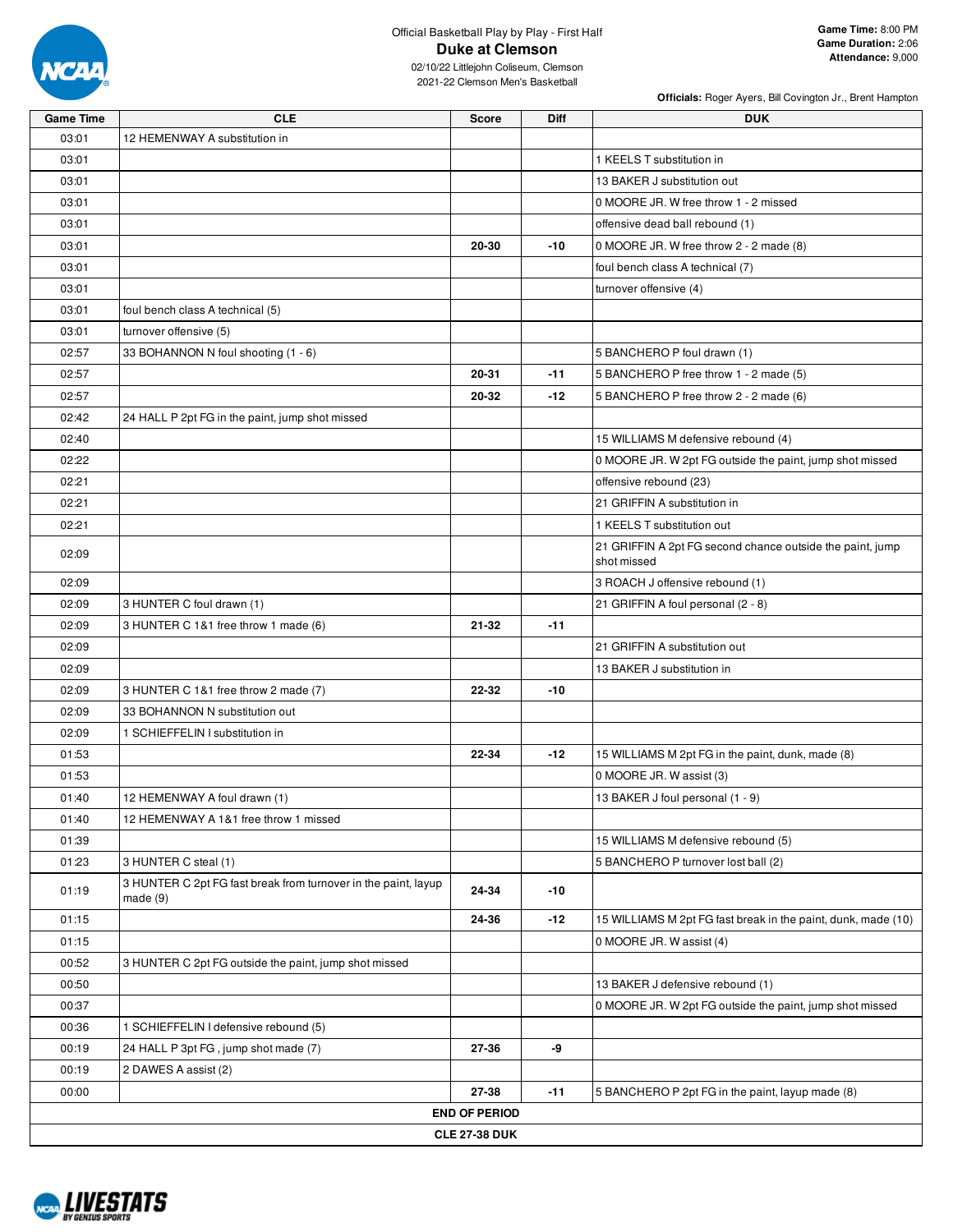

#### Official Basketball Box Score - First Half **Duke at Clemson** 02/10/22 Littlejohn Coliseum, Clemson

2021-22 Clemson Men's Basketball

**Officials:** Roger Ayers, Bill Covington Jr., Brent Hampton

|               |                           |            | FG      | 3P       | FT      |          |           | <b>Rebounds</b> |                | <b>Fouls</b> | ТP |   | AS TO ST       |   |           | <b>Blocks</b> | $+/-$ |
|---------------|---------------------------|------------|---------|----------|---------|----------|-----------|-----------------|----------------|--------------|----|---|----------------|---|-----------|---------------|-------|
|               | NO. Name                  | <b>Min</b> | M-A     | M-A      | M-A     | OR.      | <b>DR</b> | <b>TOT</b>      | <b>PF</b>      | <b>FD</b>    |    |   |                |   | <b>BS</b> | <b>BA</b>     |       |
| 0             | Wendell Moore Jr.<br>F    | 14:22      | $3-6$   | 1-1      | $1-2$   | 0        | 2         | 2               | 0              |              | 8  | 4 | 0              |   | 0         | 0             | 23    |
| 5             | F<br>Paolo Banchero       | 18:20      | $3 - 8$ | $0 - 1$  | $2 - 2$ |          | 4         | 5               | $\Omega$       |              | 8  | 2 | $\overline{c}$ |   | 0         |               | 12    |
| 21            | AJ Griffin<br>F           | 13:39      | $2 - 5$ | $2 - 3$  | $0 - 0$ | 0        |           | 1               | $\overline{2}$ |              | 6  |   | 2              | 0 | 0         |               |       |
| 15            | <b>Mark Williams</b><br>C | 12:04      | $5 - 5$ | $0 - 0$  | $0 - 0$ | $\Omega$ | 5         | 5               | $\Omega$       | $\Omega$     | 10 | 0 | 0              |   |           | $\Omega$      | 8     |
| 3             | Jeremy Roach<br>G         | 12:00      | 1-4     | $0 - 2$  | $0 - 0$ |          | 0         |                 |                | $\Omega$     | 2  | 0 | $\Omega$       | 0 | 0         | $\Omega$      | -8    |
|               | <b>Trevor Keels</b>       | 12:55      | $1 - 4$ | $0 - 2$  | $0 - 1$ | 3        | 3         | 6               | 2              |              | 2  |   | $\Omega$       | 0 | $\Omega$  | $\mathbf 0$   | 13    |
| 12            | Theo John                 | 06:49      | 1-4     | $0 - 1$  | $0 - 0$ |          |           | $\overline{2}$  | 2              | $\Omega$     | 2  | 0 | 0              | 0 |           |               | 5     |
| 13            | Joey Baker                | 07:04      | $0 - 0$ | $0-0$    | $0 - 0$ | 0        |           |                 |                | $\Omega$     | 0  | 0 | $\Omega$       | 0 | 0         | $\Omega$      | 5     |
| 34            | <b>Bates Jones</b>        | 02:47      | $0 - 1$ | $0 - 1$  | $0-0$   |          |           | $\overline{2}$  | $\Omega$       | 0            | 0  | 0 | 0              | 0 | 0         | 0             | -3    |
| Team          |                           |            |         |          |         |          | 0         |                 |                |              | 0  |   |                |   |           |               |       |
| <b>Totals</b> |                           |            | 16-37   | $3 - 11$ | $3 - 5$ | 8        | 18        | 26              | 9              | 4            | 38 | 8 | 5              | 3 | 2         | 3             | 11    |

|     |               | <b>Shooting By Period</b> |       |
|-----|---------------|---------------------------|-------|
| 1st | FG%           | 16-37                     | 43.2% |
|     | 3PT%          | $3 - 11$                  | 27.3% |
|     | FT%           | $3-5$                     | 60%   |
|     | <b>GM FG%</b> | 16-37                     | 43.2% |
|     | 3PT%          | $3 - 11$                  | 27.3% |
|     | FT%           | $3-5$                     | 60.0% |

Dead Ball Rebounds: 1, 0

**Technical Fouls:**Bench 1 st3:01

|               | Clemson - 27             |       |           |          |         |           |                 |                |                |                         |    |    |         |   |               |           |       |
|---------------|--------------------------|-------|-----------|----------|---------|-----------|-----------------|----------------|----------------|-------------------------|----|----|---------|---|---------------|-----------|-------|
|               |                          |       | <b>FG</b> | 3P<br>FТ |         |           | <b>Rebounds</b> |                |                | <b>Fouls</b>            |    | AS | $TO$ ST |   | <b>Blocks</b> |           | $+/-$ |
|               | NO. Name                 | Min   | M-A       | M-A      | M-A     | <b>OR</b> | <b>DR</b>       | тот            | <b>PF</b>      | FD.                     | ТP |    |         |   | <b>BS</b>     | <b>BA</b> |       |
|               | F<br>Ian Schieffelin     | 12:40 | $0 - 2$   | $0 - 2$  | $1-2$   | 0         | 5               | 5              |                |                         |    | 0  |         | 0 |               |           | $-5$  |
| 24            | PJ Hall<br>F.            | 17:11 | $3-9$     | $1-2$    | $0-0$   |           | $\Omega$        |                | $\Omega$       | 0                       |    | 0  |         | 0 | 2             | $\Omega$  | $-15$ |
| 2             | Al-Amir Dawes<br>G       | 16:12 | $0 - 2$   | $0 - 1$  | $2 - 2$ | $\Omega$  |                 |                | $\Omega$       |                         | 2  | 2  | 0       | 0 | 0             |           | $-7$  |
| 3             | <b>Chase Hunter</b><br>G | 16:26 | $3-5$     | $1 - 1$  | $2 - 2$ | $\Omega$  | $\overline{2}$  | $\overline{2}$ | 0              | $\overline{\mathbf{1}}$ | 9  |    | 0       |   | 0             | $\Omega$  | $-12$ |
| 13            | David Collins<br>G       | 14:14 | $0 - 2$   | $0 - 0$  | $0 - 0$ | 0         | 3               | 3              | $\overline{2}$ | 2                       | 0  |    | 2       | 0 | 0             |           | -5    |
| 33            | Naz Bohannon             | 10:09 | $1 - 1$   | $0-0$    | $1-2$   | $\Omega$  | 3               | 3              |                | $\overline{2}$          | 3  | 0  | 0       | 0 | 0             | $\Omega$  | $-2$  |
| 12            | Alex Hemenway            | 05:46 | 1-1       | $1 - 1$  | $0 - 1$ | 0         | 0               | 0              | 0              |                         | 3  | 0  | 0       | 0 | 0             | 0         | -6    |
| 4             | Nick Honor               | 07:22 | 1-3       | 0-1      | $0-0$   | $\Omega$  | <sup>0</sup>    | $\Omega$       |                | $\Omega$                | 2  | 0  | 0       |   | 0             | $\Omega$  | -3    |
| Team          |                          |       |           |          |         | 0         | $\Omega$        | 0              |                |                         | 0  |    |         |   |               |           |       |
| <b>Totals</b> |                          |       | $9 - 25$  | $3-8$    | $6 - 9$ |           | 14              | 15             | 6              | 8                       | 27 | 4  | 5       | 2 | 3             | 2         | $-11$ |

|               | <b>Shooting By Period</b> |       |
|---------------|---------------------------|-------|
| 1st FG%       | $9 - 25$                  | 36.0% |
| 3PT%          | $3-8$                     | 37.5% |
| FT%           | $6-9$                     | 66.7% |
| <b>GM FG%</b> | $9 - 25$                  | 36.0% |
| 3PT%          | $3 - 8$                   | 37.5% |
| FT%           | $6-9$                     | 66.7% |

Dead Ball Rebounds: 0, 0

|                                                                  | <b>DUK</b> | <b>CLE</b> |                      |    |         |                                 |     |     |    |
|------------------------------------------------------------------|------------|------------|----------------------|----|---------|---------------------------------|-----|-----|----|
|                                                                  |            |            | <b>Points from</b>   |    | DUK CLE | <b>Period by Period Scoring</b> |     |     |    |
| <b>Biggest lead</b><br>$ 13 (1st 5:32) 0 (1st 20:00) $ Turnovers |            |            | 6                    | 4  |         | 1st                             | 2nd | тот |    |
| <b>Best Scoring Run</b> $9(1^{st}11:55)$   $8(1^{st}9:18)$       |            |            | Paint                | 18 | 12      |                                 |     |     |    |
| <b>Lead Changes</b>                                              |            |            | <b>Second Chance</b> | 9  |         | <b>DUK</b>                      | 38  | 44  | 82 |
| <b>Times Tied</b>                                                |            |            | <b>Fast Breaks</b>   | 5  | 0       | <b>CLE</b>                      | 27  | 37  | 64 |
| Time with Lead                                                   | 16:34      | 00:00      | <b>Bench</b>         | 4  | 8       |                                 |     |     |    |

**Technical Fouls:**Collins 1<sup>st</sup>3:01Bench 1<sup>st</sup>3:01

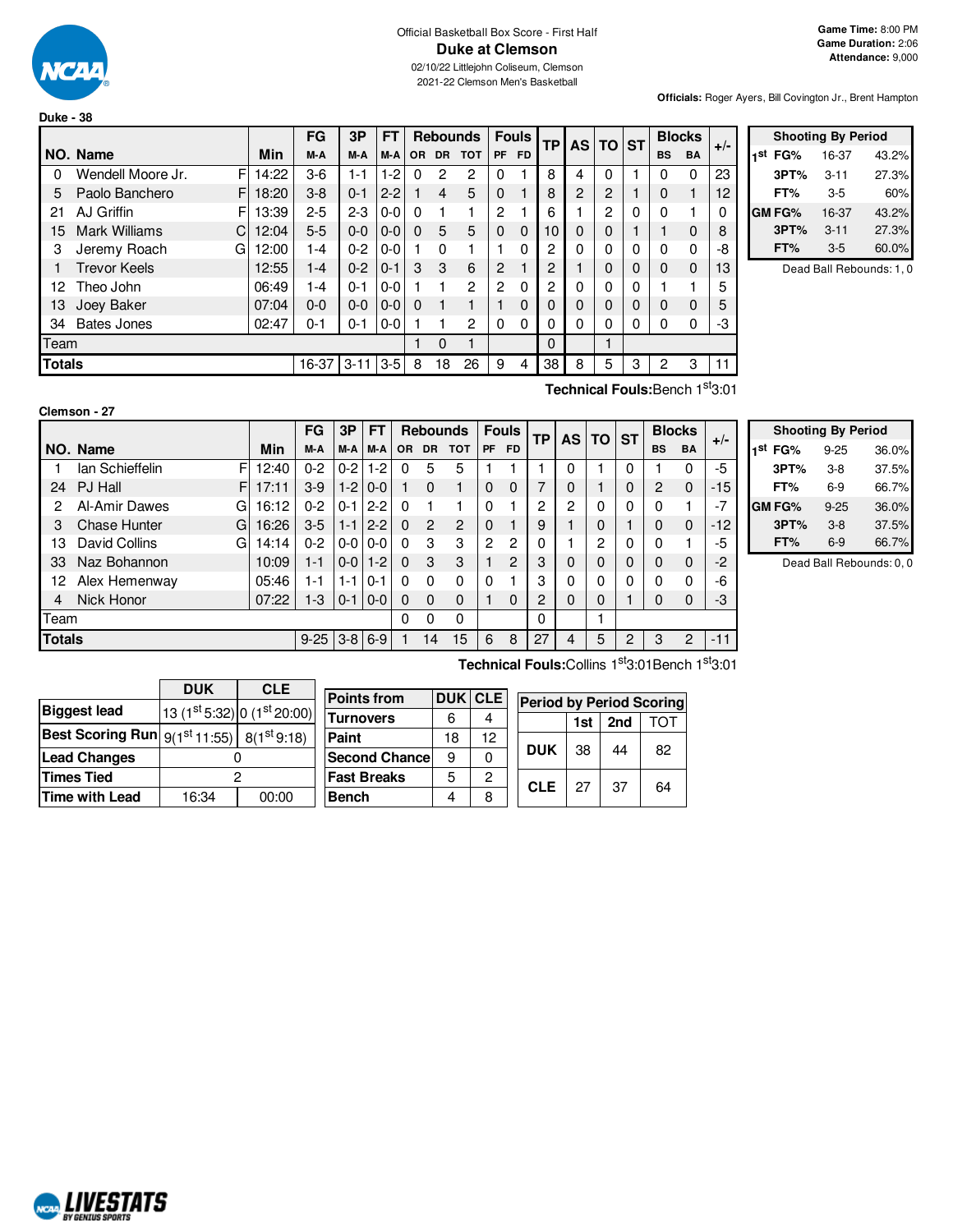

2021-22 Clemson Men's Basketball

**Officials:** Roger Ayers, Bill Covington Jr., Brent Hampton

#### **Period 2**

| <b>Quarter Starters:</b> |                                                            |           |              |             |                                                    |              |
|--------------------------|------------------------------------------------------------|-----------|--------------|-------------|----------------------------------------------------|--------------|
| <b>CLE</b>               | 1 Schieffelin I                                            | 2 Dawes A | 3 Hunter C   |             | 12 Hemenway A                                      | 24 Hall P    |
| <b>DUK</b>               | 0 Moore Jr. W                                              | 3 Roach J | 5 Banchero P |             | 15 Williams M                                      | 21 Griffin A |
| <b>Game Time</b>         | <b>CLE</b>                                                 |           | <b>Score</b> | <b>Diff</b> |                                                    | <b>DUK</b>   |
| 20:00                    |                                                            |           |              |             | 13 BAKER J substitution out                        |              |
| 20:00                    |                                                            |           |              |             | 21 GRIFFIN A substitution in                       |              |
| 19:46                    | 24 HALL P 2pt FG outside the paint, jump shot made (9)     |           | 29-38        | -9          |                                                    |              |
| 19:46                    | 12 HEMENWAY A assist (1)                                   |           |              |             |                                                    |              |
| 19:31                    |                                                            |           |              |             | 5 BANCHERO P 2pt FG in the paint, jump shot missed |              |
| 19:29                    | 24 HALL P defensive rebound (2)                            |           |              |             |                                                    |              |
| 19:24                    | 12 HEMENWAY A foul drawn (2)                               |           |              |             | 0 MOORE JR. W foul personal (1 - 1)                |              |
| 19:10                    | 24 HALL P 2pt FG outside the paint, jump shot made (11)    |           | 31-38        | -7          |                                                    |              |
| 19:10                    | 3 HUNTER C assist (2)                                      |           |              |             |                                                    |              |
| 18:53                    |                                                            |           | 31-41        | -10         | 21 GRIFFIN A 3pt FG, jump shot made (9)            |              |
| 18:53                    |                                                            |           |              |             | 0 MOORE JR. W assist (5)                           |              |
| 18:43                    | 24 HALL P 3pt FG, jump shot missed                         |           |              |             |                                                    |              |
| 18:41                    |                                                            |           |              |             | 5 BANCHERO P defensive rebound (6)                 |              |
| 18:29                    |                                                            |           |              |             | 5 BANCHERO P 2pt FG in the paint, layup missed     |              |
| 18:27                    | 1 SCHIEFFELIN I defensive rebound (6)                      |           |              |             |                                                    |              |
| 18:20                    | 2 DAWES A 3pt FG, jump shot missed                         |           |              |             |                                                    |              |
| 18:17                    | 12 HEMENWAY A offensive rebound (1)                        |           |              |             |                                                    |              |
| 18:15                    | 12 HEMENWAY A 3pt FG second chance, jump shot missed       |           |              |             |                                                    |              |
| 18:15                    | 1 SCHIEFFELIN I offensive rebound (7)                      |           |              |             |                                                    |              |
| 18:15                    | 1 SCHIEFFELIN I foul drawn (2)                             |           |              |             | 5 BANCHERO P foul shooting (1 - 2)                 |              |
| 18:15                    | 1 SCHIEFFELIN I free throw 1 - 2 made (2)                  |           | 32-41        | -9          |                                                    |              |
| 18:15                    | 1 SCHIEFFELIN I free throw 2 - 2 made (3)                  |           | 33-41        | -8          |                                                    |              |
| 17:59                    |                                                            |           | 33-43        | -10         | 15 WILLIAMS M 2pt FG in the paint, dunk, made (12) |              |
| 17:59                    |                                                            |           |              |             | 0 MOORE JR. W assist (6)                           |              |
| 17:44                    | 24 HALL P foul drawn (1)                                   |           |              |             | 15 WILLIAMS M foul shooting (1 - 3)                |              |
| 17:44                    | 24 HALL P free throw 1 - 2 made (12)                       |           | 34-43        | -9          |                                                    |              |
| 17:44                    |                                                            |           |              |             | 15 WILLIAMS M substitution out                     |              |
| 17:44                    |                                                            |           |              |             | 12 JOHN T substitution in                          |              |
| 17:44                    | 24 HALL P free throw 2 - 2 made (13)                       |           | 35-43        | -8          |                                                    |              |
| 17:18                    |                                                            |           |              |             | 5 BANCHERO P 2pt FG in the paint, layup missed     |              |
| 17:16                    | 3 HUNTER C defensive rebound (3)                           |           |              |             |                                                    |              |
| 17:14                    | 3 HUNTER C 2pt FG fast break in the paint, dunk, made (11) |           | 37-43        | -6          |                                                    |              |
| 17:04                    |                                                            |           |              |             | Timeout 30 Sec                                     |              |
| 17:04                    |                                                            |           |              |             | 21 GRIFFIN A substitution out                      |              |
| 17:04                    |                                                            |           |              |             | 1 KEELS T substitution in                          |              |
| 16:52                    | 24 HALL P foul shooting (1 - 1)                            |           |              |             | 1 KEELS T foul drawn (2)                           |              |
| 16:52                    |                                                            |           | 37-44        | -7          | 1 KEELS T free throw 1 - 2 made (3)                |              |
| 16:52                    |                                                            |           | 37-45        | -8          | 1 KEELS T free throw 2 - 2 made (4)                |              |
| 16:38                    | 2 DAWES A 3pt FG, jump shot made (5)                       |           | 40-45        | -5          |                                                    |              |
| 16:38                    | 1 SCHIEFFELIN I assist (1)                                 |           |              |             |                                                    |              |
| 16:21                    |                                                            |           | 40-47        | $-7$        | 5 BANCHERO P 2pt FG in the paint, layup made (10)  |              |
| 16:21                    | 1 SCHIEFFELIN I foul shooting (2 - 2)                      |           |              |             | 5 BANCHERO P foul drawn (2)                        |              |
| 16:20                    |                                                            |           |              |             | 5 BANCHERO P free throw 1 - 1 missed               |              |

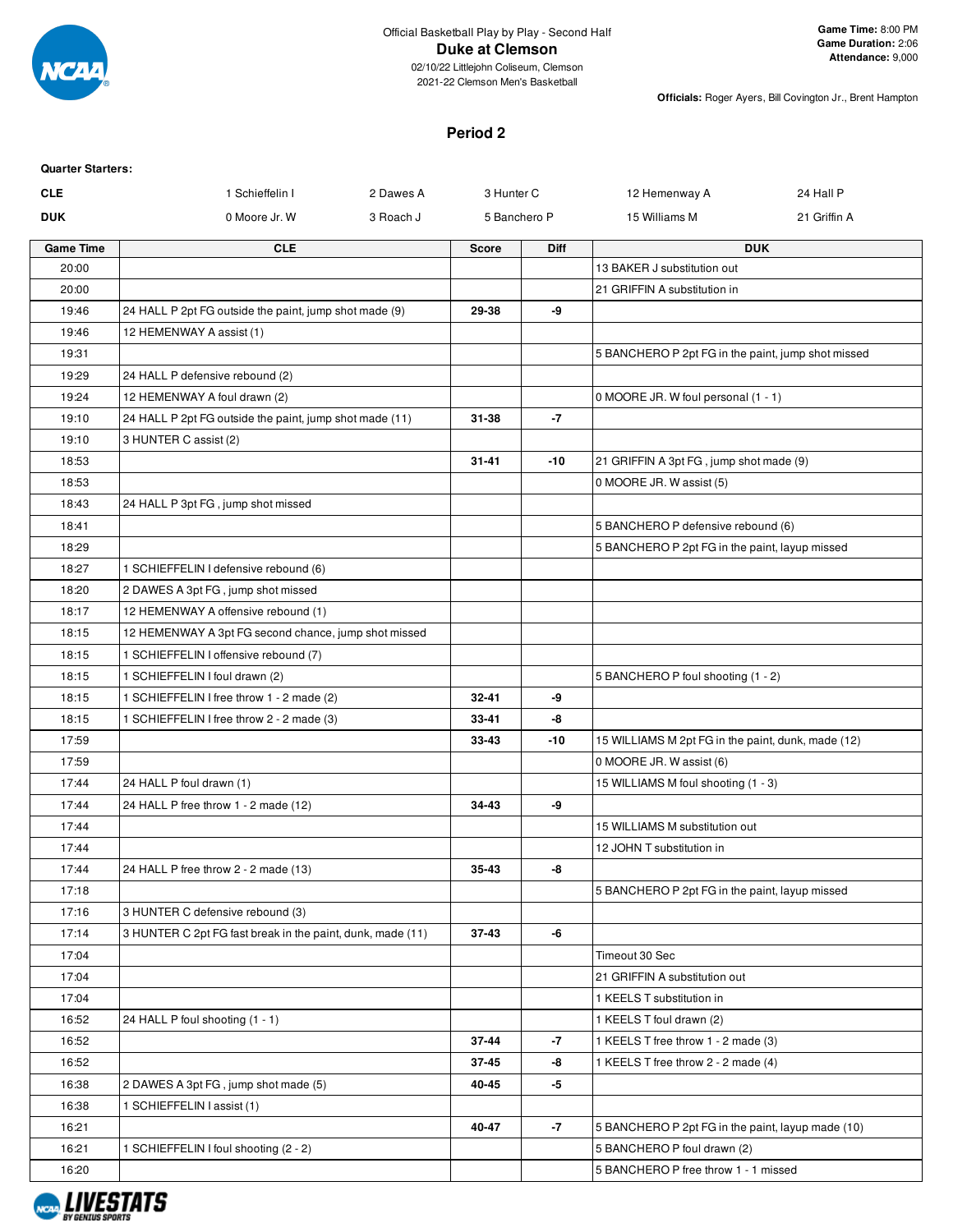

|                  |                                                            |              |               | <b>Officials: Roger Ayers, Bill Covington Jr., Brent Hampton</b> |
|------------------|------------------------------------------------------------|--------------|---------------|------------------------------------------------------------------|
| <b>Game Time</b> | <b>CLE</b>                                                 | <b>Score</b> | Diff          | <b>DUK</b>                                                       |
| 16:19            | 12 HEMENWAY A defensive rebound (2)                        |              |               |                                                                  |
| 16:03            | 12 HEMENWAY A 2pt FG in the paint, layup missed            |              |               |                                                                  |
| 16:01            |                                                            |              |               | 1 KEELS T defensive rebound (7)                                  |
| 15:38            |                                                            | 40-49        | -9            | 1 KEELS T 2pt FG in the paint, layup made (6)                    |
| 15:38            |                                                            |              |               | 12 JOHN T assist (1)                                             |
| 15:19            | 2 DAWES A foul drawn (2)                                   |              |               | 12 JOHN T foul shooting (3 - 4)                                  |
| 15:19            |                                                            |              | Timeout media |                                                                  |
| 15:19            | 2 DAWES A free throw 1 - 3 made (6)                        | 41-49        | -8            |                                                                  |
| 15:19            | 2 DAWES A free throw 2 - 3 missed                          |              |               |                                                                  |
| 15:19            | offensive dead ball rebound (1)                            |              |               |                                                                  |
| 15:19            | 2 DAWES A free throw 3 - 3 made (7)                        | 42-49        | -7            |                                                                  |
| 15:01            | 24 HALL P foul shooting (2 - 3)                            |              |               | 5 BANCHERO P foul drawn (3)                                      |
| 15:01            |                                                            | 42-50        | -8            | 5 BANCHERO P free throw 1 - 2 made (11)                          |
| 15:01            |                                                            |              |               | 3 ROACH J substitution out                                       |
| 15:01            |                                                            |              |               | 12 JOHN T substitution out                                       |
| 15:01            |                                                            |              |               | 15 WILLIAMS M substitution in                                    |
| 15:01            |                                                            |              |               | 21 GRIFFIN A substitution in                                     |
| 15:01            |                                                            | 42-51        | -9            | 5 BANCHERO P free throw 2 - 2 made (12)                          |
| 14:48            | 12 HEMENWAY A 3pt FG, jump shot missed                     |              |               |                                                                  |
| 14:47            |                                                            |              |               | 5 BANCHERO P defensive rebound (7)                               |
| 14:41            |                                                            | 42-53        | $-11$         | 15 WILLIAMS M 2pt FG fast break in the paint, layup made (14)    |
| 14:41            |                                                            |              |               | 0 MOORE JR. W assist (7)                                         |
| 14:27            | 24 HALL P 2pt FG in the paint, turnaround jump shot missed |              |               |                                                                  |
| 14:24            |                                                            |              |               | 0 MOORE JR. W defensive rebound (3)                              |
| 14:24            | 12 HEMENWAY A substitution out                             |              |               |                                                                  |
| 14:24            | 24 HALL P substitution out                                 |              |               |                                                                  |
| 14:24            | 4 HONOR N substitution in                                  |              |               |                                                                  |
| 14:24            | 33 BOHANNON N substitution in                              |              |               |                                                                  |
| 14:03            |                                                            |              |               | 5 BANCHERO P 3pt FG, jump shot missed                            |
| 14:01            | 3 HUNTER C defensive rebound (4)                           |              |               |                                                                  |
| 13:52            | 2 DAWES A 3pt FG, jump shot missed                         |              |               |                                                                  |
| 13:50            |                                                            |              |               | 1 KEELS T defensive rebound (8)                                  |
| 13:36            | 4 HONOR N foul personal (2 - 4)                            |              |               | 0 MOORE JR. W foul drawn (2)                                     |
| 13:36            |                                                            |              |               | 5 BANCHERO P substitution out                                    |
| 13:36            |                                                            |              |               | 34 JONES B substitution in                                       |
| 13:22            |                                                            |              |               | 0 MOORE JR. W 2pt FG outside the paint, jump shot missed         |
| 13:20            | 1 SCHIEFFELIN I defensive rebound (8)                      |              |               |                                                                  |
| 13:01            | 3 HUNTER C 2pt FG in the paint, dunk, made (13)            | 44-53        | -9            |                                                                  |
| 13:01            | 1 SCHIEFFELIN I assist (2)                                 |              |               |                                                                  |
| 12:46            |                                                            | 44-55        | -11           | 1 KEELS T 2pt FG in the paint, layup made (8)                    |
| 12:20            | 33 BOHANNON N 2pt FG outside the paint, jump shot made (5) | 46-55        | -9            |                                                                  |
| 12:20            | 4 HONOR N assist (1)                                       |              |               |                                                                  |
| 12:19            | Timeout 30 Sec                                             |              |               |                                                                  |
| 12:19            |                                                            |              |               | 34 JONES B substitution out                                      |
| 12:19            |                                                            |              |               | 5 BANCHERO P substitution in                                     |
| 12:19            | 1 SCHIEFFELIN I substitution out                           |              |               |                                                                  |
| 12:19            | 24 HALL P substitution in                                  |              |               |                                                                  |
| 12:13            |                                                            | 46-57        | -11           | 1 KEELS T 2pt FG in the paint, layup made (10)                   |
| 12:02            | 4 HONOR N 2pt FG in the paint, jump shot missed            |              |               |                                                                  |

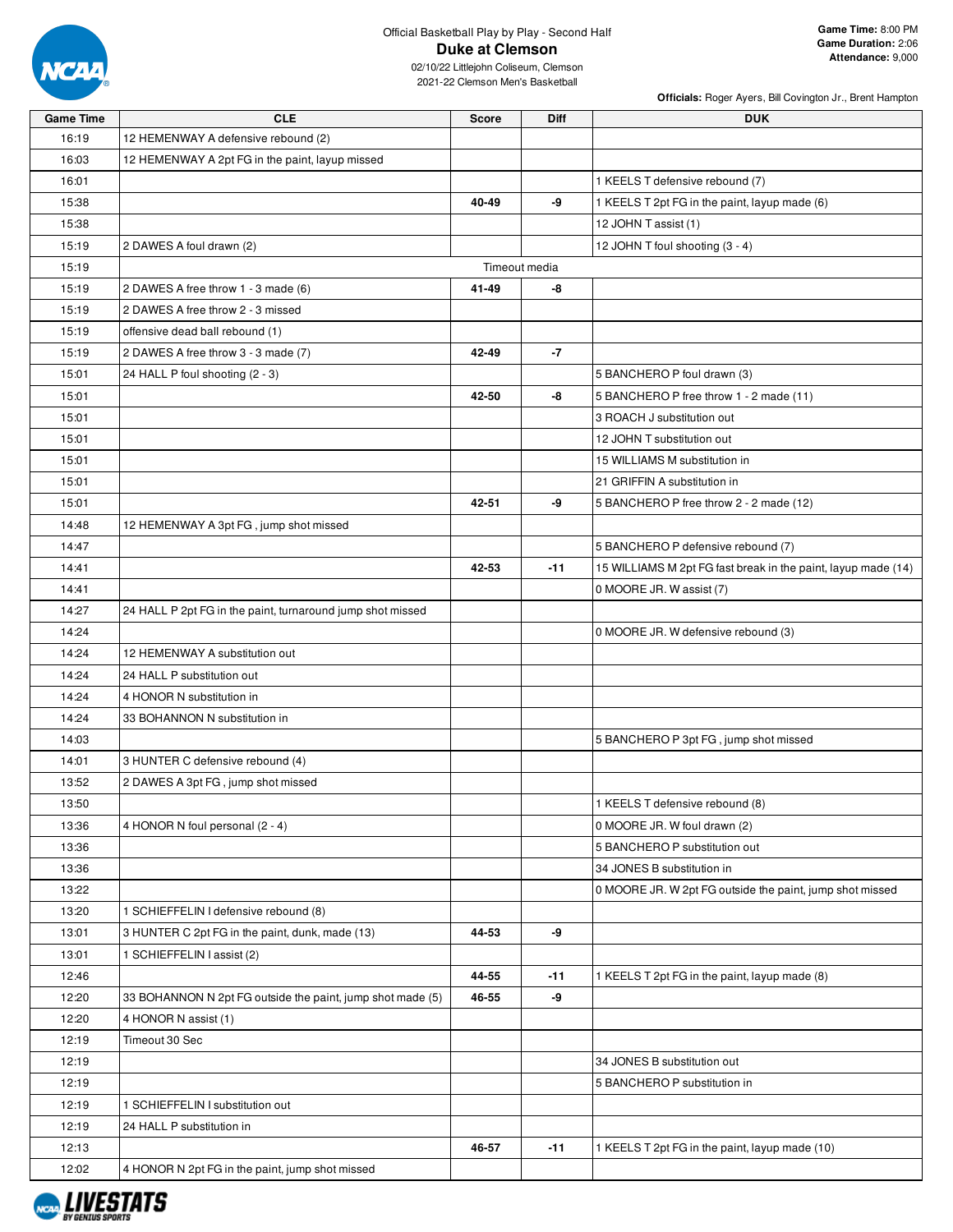

|                  |                                                                             |              |               | Officials: Roger Ayers, Bill Covington Jr., Brent Hampton |
|------------------|-----------------------------------------------------------------------------|--------------|---------------|-----------------------------------------------------------|
| <b>Game Time</b> | <b>CLE</b>                                                                  | <b>Score</b> | <b>Diff</b>   | <b>DUK</b>                                                |
| 11:59            |                                                                             |              |               | 15 WILLIAMS M defensive rebound (6)                       |
| 11:34            |                                                                             | 46-60        | $-14$         | 1 KEELS T 3pt FG, jump shot made (13)                     |
| 11:34            |                                                                             |              |               | 15 WILLIAMS M assist (1)                                  |
| 11:19            | 24 HALL P turnover bad pass (2)                                             |              |               | 5 BANCHERO P steal (2)                                    |
| 10:56            |                                                                             |              |               | 5 BANCHERO P turnover bad pass (3)                        |
| 10:52            | 3 HUNTER C substitution out                                                 |              |               |                                                           |
| 10:52            | 1 SCHIEFFELIN I substitution in                                             |              |               |                                                           |
| 10:36            | 2 DAWES A 2pt FG from turnover outside the paint, jump shot<br>missed       |              |               |                                                           |
| 10:34            |                                                                             |              |               | 5 BANCHERO P defensive rebound (8)                        |
| 10:19            |                                                                             |              |               | 5 BANCHERO P 3pt FG, jump shot missed                     |
| 10:17            | 2 DAWES A defensive rebound (2)                                             |              |               |                                                           |
| 10:10            | 4 HONOR N 2pt FG in the paint, layup blocked                                |              |               |                                                           |
| 10:10            |                                                                             |              |               | 15 WILLIAMS M block (2)                                   |
| 10:10            | offensive rebound (25)                                                      |              |               |                                                           |
| 09:59            | 4 HONOR N 2pt FG second chance outside the paint, jump shot<br>missed       |              |               |                                                           |
| 09:55            |                                                                             |              |               | 21 GRIFFIN A defensive rebound (2)                        |
| 09:35            |                                                                             | 46-63        | $-17$         | 21 GRIFFIN A 3pt FG, jump shot made (12)                  |
| 09:35            |                                                                             |              |               | 5 BANCHERO P assist (3)                                   |
| 09:25            | Timeout 60 Sec                                                              |              |               |                                                           |
|                  |                                                                             |              |               |                                                           |
| 09:25            | 4 HONOR N substitution out                                                  |              |               |                                                           |
| 09:25            | 33 BOHANNON N substitution out                                              |              |               |                                                           |
| 09:25            | 3 HUNTER C substitution in                                                  |              |               |                                                           |
| 09:25            | 12 HEMENWAY A substitution in                                               |              |               |                                                           |
| 09:03            | 24 HALL P 2pt FG outside the paint, jump shot missed                        |              |               |                                                           |
| 09:00            |                                                                             |              |               | 21 GRIFFIN A defensive rebound (3)                        |
| 08:48            | 1 SCHIEFFELIN I foul personal (3 - 5)                                       |              |               | 5 BANCHERO P foul drawn (4)                               |
| 08:48            | 1 SCHIEFFELIN I substitution out                                            |              |               |                                                           |
| 08:48            | 33 BOHANNON N substitution in                                               |              |               |                                                           |
| 08:46            |                                                                             | 46-65        | $-19$         | 15 WILLIAMS M 2pt FG in the paint, dunk, made (16)        |
| 08:46            |                                                                             |              |               | 0 MOORE JR. W assist (8)                                  |
| 08:34            | 3 HUNTER C foul drawn (2)                                                   |              |               | 0 MOORE JR. W foul personal (2 - 5)                       |
| 08:24            | 3 HUNTER C 3pt FG, jump shot missed                                         |              |               |                                                           |
| 08:22            | 24 HALL P offensive rebound (3)                                             |              |               |                                                           |
| 08:22            | 24 HALL P foul drawn (2)                                                    |              |               | 0 MOORE JR. W foul personal (3 - 6)                       |
| 08:22            |                                                                             |              |               | 0 MOORE JR. W substitution out                            |
| 08:22            |                                                                             |              |               | 15 WILLIAMS M substitution out                            |
| 08:22            |                                                                             |              |               | 3 ROACH J substitution in                                 |
| 08:22            |                                                                             |              |               | 12 JOHN T substitution in                                 |
| 08:19            | 33 BOHANNON N 2pt FG second chance outside the paint,<br>jump shot made (7) | 48-65        | $-17$         |                                                           |
| 08:19            | 2 DAWES A assist (3)                                                        |              |               |                                                           |
| 07:56            | 24 HALL P steal (1)                                                         |              |               | 12 JOHN T turnover bad pass (1)                           |
| 07:45            | 24 HALL P foul drawn (3)                                                    |              |               | 3 ROACH J foul shooting (2 - 7)                           |
| 07:45            |                                                                             |              | Timeout media |                                                           |
| 07:45            |                                                                             |              |               | 21 GRIFFIN A substitution out                             |
| 07:45            |                                                                             |              |               | 0 MOORE JR. W substitution in                             |
| 07:45            | 24 HALL P free throw 1 - 2 made (14)                                        | 49-65        | $-16$         |                                                           |
| 07:45            | 24 HALL P free throw 2 - 2 made (15)                                        | 50-65        | $-15$         |                                                           |
|                  |                                                                             |              |               |                                                           |

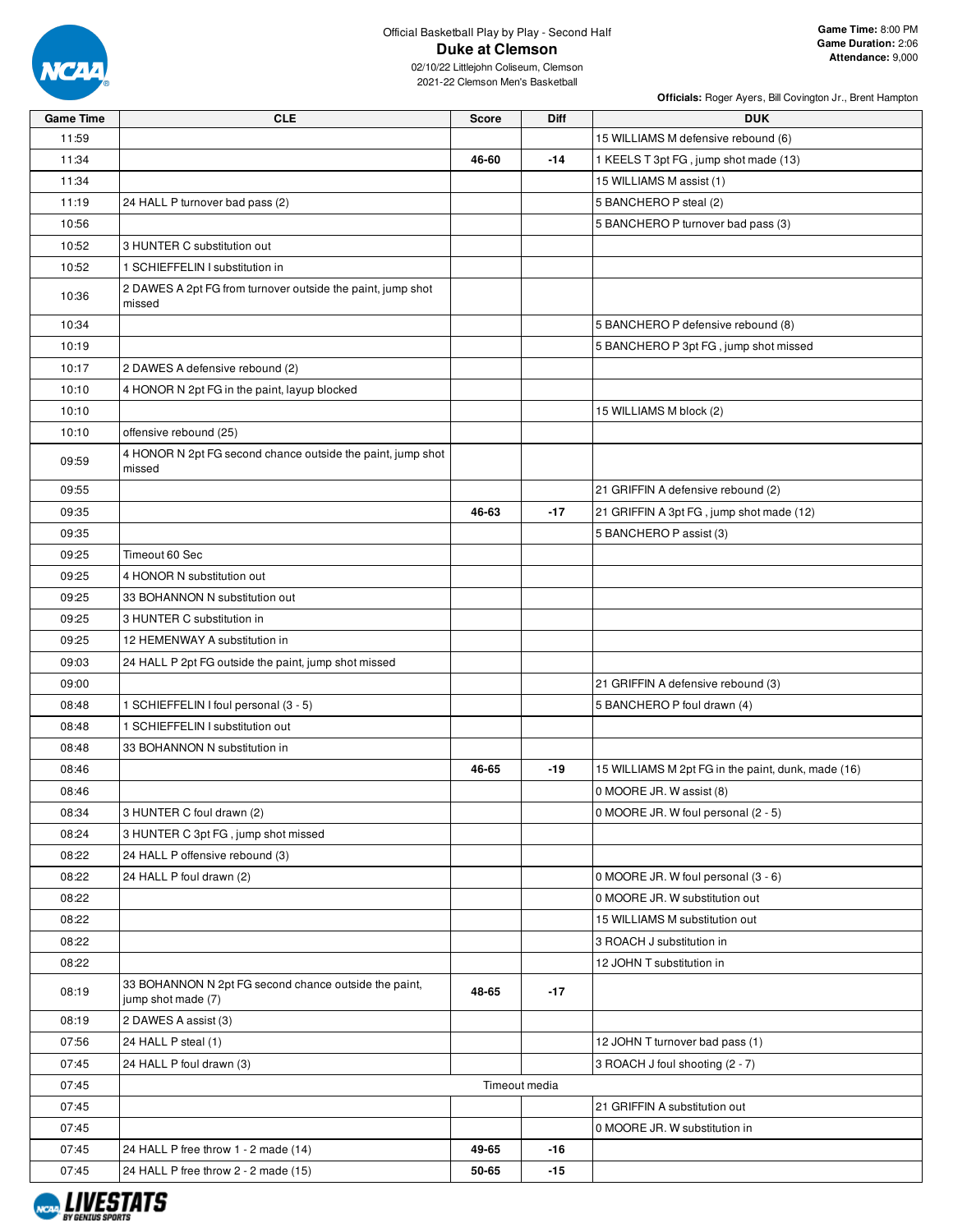

|                  |                                                               |              |               | Officials: Roger Ayers, Bill Covington Jr., Brent Hampton    |
|------------------|---------------------------------------------------------------|--------------|---------------|--------------------------------------------------------------|
| <b>Game Time</b> | <b>CLE</b>                                                    | <b>Score</b> | Diff          | <b>DUK</b>                                                   |
| 07:30            | 12 HEMENWAY A foul shooting (1 - 6)                           |              |               | 1 KEELS T foul drawn (3)                                     |
| 07:30            |                                                               | 50-66        | $-16$         | 1 KEELS T free throw 1 - 2 made (14)                         |
| 07:30            |                                                               |              |               | 12 JOHN T substitution out                                   |
| 07:30            |                                                               |              |               | 21 GRIFFIN A substitution in                                 |
| 07:30            |                                                               | 50-67        | $-17$         | 1 KEELS T free throw 2 - 2 made (15)                         |
| 07:18            | 2 DAWES A 2pt FG in the paint, layup blocked                  |              |               |                                                              |
| 07:18            |                                                               |              |               | 21 GRIFFIN A block (1)                                       |
| 07:14            |                                                               |              |               | 5 BANCHERO P defensive rebound (9)                           |
| 06:59            |                                                               |              |               | 0 MOORE JR. W 2pt FG outside the paint, jump shot missed     |
| 06:54            |                                                               |              |               | 1 KEELS T offensive rebound (9)                              |
| 06:54            |                                                               | 50-69        | -19           | 1 KEELS T 2pt FG second chance in the paint, layup made (17) |
| 06:46            | 24 HALL P 2pt FG in the paint, turnaround jump shot made (17) | 52-69        | $-17$         |                                                              |
| 06:46            | 24 HALL P foul drawn (4)                                      |              |               | 5 BANCHERO P foul shooting (2 - 8)                           |
| 06:46            | 24 HALL P free throw 1 - 1 missed                             |              |               |                                                              |
| 06:45            |                                                               |              |               | 5 BANCHERO P defensive rebound (10)                          |
| 06:26            |                                                               |              |               | 3 ROACH J 2pt FG in the paint, jump shot missed              |
| 06:24            | 2 DAWES A defensive rebound (3)                               |              |               |                                                              |
| 06:19            | 12 HEMENWAY A 3pt FG, jump shot missed                        |              |               |                                                              |
| 06:17            |                                                               |              |               | 1 KEELS T defensive rebound (10)                             |
| 05:52            |                                                               | 52-72        | $-20$         | 1 KEELS T 3pt FG, jump shot made (20)                        |
| 05:52            |                                                               |              |               | 21 GRIFFIN A assist (2)                                      |
| 05:50            |                                                               |              |               | Timeout 30 Sec                                               |
| 05:50            | 24 HALL P substitution out                                    |              |               |                                                              |
|                  |                                                               |              |               |                                                              |
| 05:50            | 1 SCHIEFFELIN I substitution in                               |              |               |                                                              |
| 05:31            | 33 BOHANNON N 2pt FG in the paint, layup missed               |              |               |                                                              |
| 05:31            | 33 BOHANNON N offensive rebound (4)                           |              |               |                                                              |
| 05:31            | 33 BOHANNON N foul drawn (3)                                  |              |               | 5 BANCHERO P foul shooting (3 - 9)                           |
| 05:31            | 33 BOHANNON N free throw 1 - 2 missed                         |              |               |                                                              |
| 05:31            | offensive dead ball rebound (2)                               |              |               |                                                              |
| 05:31            | 33 BOHANNON N free throw 2 - 2 made (8)                       | 53-72        | -19           |                                                              |
| 05:13            |                                                               | 53-75        | $-22$         | 5 BANCHERO P 3pt FG, jump shot made (15)                     |
| 04:55            | 33 BOHANNON N 2pt FG in the paint, layup made (10)            | 55-75        | -20           |                                                              |
| 04:38            |                                                               |              |               | 0 MOORE JR. W 3pt FG, jump shot missed                       |
| 04:36            | 2 DAWES A defensive rebound (4)                               |              |               |                                                              |
| 04:24            | 1 SCHIEFFELIN I 2pt FG in the paint, hook shot made (5)       | 57-75        | -18           |                                                              |
| 04:24            | 2 DAWES A assist (4)                                          |              |               |                                                              |
| 03:58            |                                                               | 57-78        | $-21$         | 1 KEELS T 3pt FG, jump shot made (23)                        |
| 03:37            | 33 BOHANNON N 2pt FG in the paint, hook shot missed           |              |               |                                                              |
| 03:35            |                                                               |              |               | 1 KEELS T defensive rebound (11)                             |
| 03:18            | 3 HUNTER C foul personal (1 - 7)                              |              |               | 1 KEELS T foul drawn (4)                                     |
| 03:18            |                                                               |              | Timeout media |                                                              |
| 03:18            | 2 DAWES A substitution out                                    |              |               |                                                              |
| 03:18            | 3 HUNTER C substitution out                                   |              |               |                                                              |
| 03:18            | 4 HONOR N substitution in                                     |              |               |                                                              |
| 03:18            | 10 MIDDLEBROOKS B substitution in                             |              |               |                                                              |
| 03:18            |                                                               |              |               | 5 BANCHERO P substitution out                                |
| 03:18            |                                                               |              |               | 21 GRIFFIN A substitution out                                |
| 03:18            |                                                               |              |               | 13 BAKER J substitution in                                   |
| 03:18            |                                                               |              |               | 34 JONES B substitution in                                   |
|                  |                                                               |              |               |                                                              |

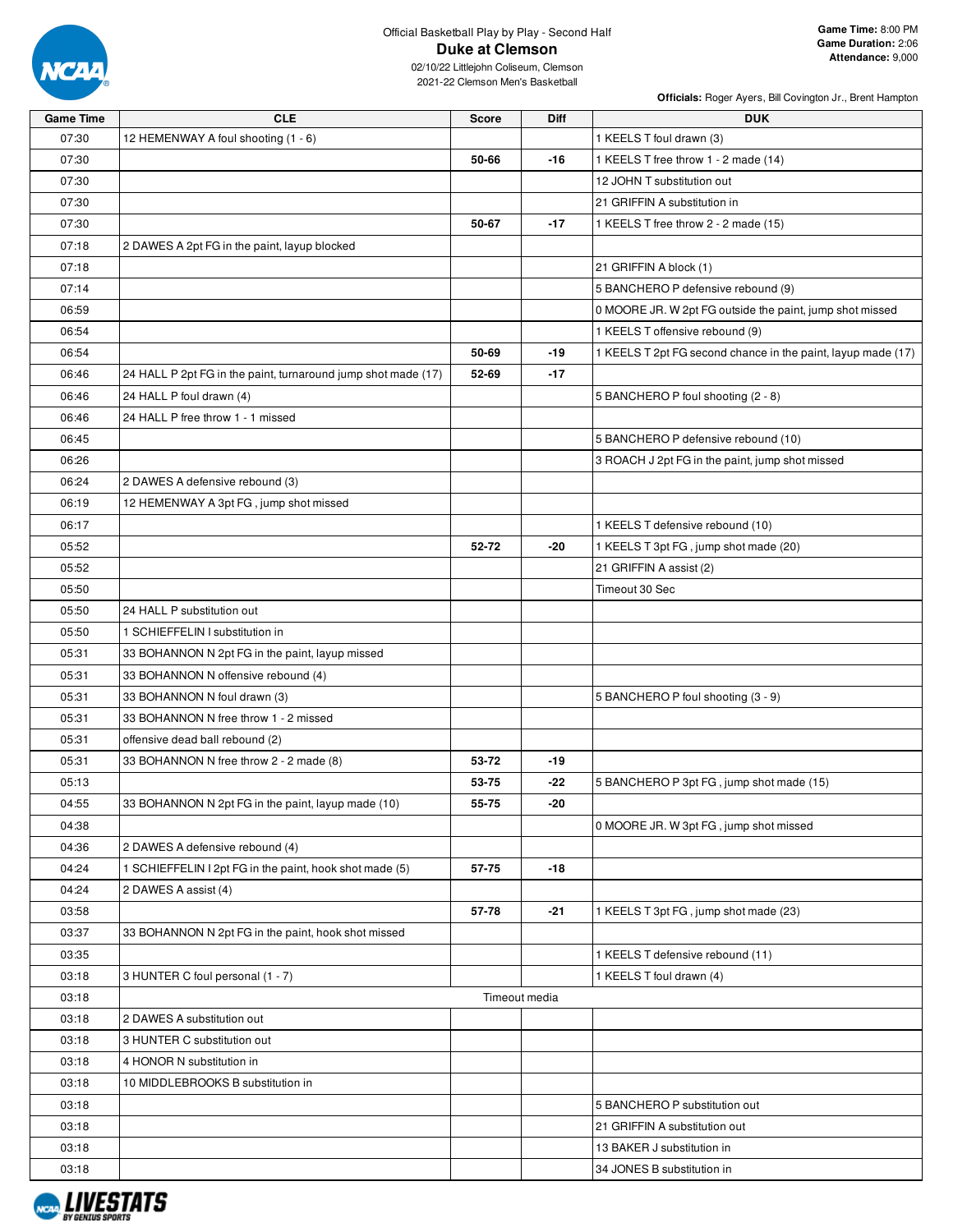

**Officials:** Roger Ayers, Bill Covington Jr., Brent Hampton

| <b>Game Time</b> | <b>CLE</b>                                                           | <b>Score</b>         | Diff  | <b>DUK</b>                                              |
|------------------|----------------------------------------------------------------------|----------------------|-------|---------------------------------------------------------|
| 03:18            |                                                                      |                      |       | 1 KEELS T 1&1 free throw 1 missed                       |
| 03:18            | 10 MIDDLEBROOKS B defensive rebound (1)                              |                      |       |                                                         |
| 02:59            | 33 BOHANNON N 3pt FG, jump shot made (13)                            | 60-78                | $-18$ |                                                         |
| 02:59            | 4 HONOR N assist (2)                                                 |                      |       |                                                         |
| 02:31            |                                                                      |                      |       | 34 JONES B 3pt FG, jump shot missed                     |
| 02:29            | 1 SCHIEFFELIN I defensive rebound (9)                                |                      |       |                                                         |
| 02:21            | 10 MIDDLEBROOKS B 2pt FG in the paint, layup made (2)                | 62-78                | $-16$ |                                                         |
| 01:47            |                                                                      | 62-80                | $-18$ | 1 KEELS T 2pt FG outside the paint, jump shot made (25) |
| 01:32            | 10 MIDDLEBROOKS B 2pt FG in the paint, dunk, made (4)                | 64-80                | $-16$ |                                                         |
| 01:32            | 1 SCHIEFFELIN I assist (3)                                           |                      |       |                                                         |
| 00:57            |                                                                      |                      |       | 1 KEELS T 3pt FG, jump shot missed                      |
| 00:54            | 1 SCHIEFFELIN I defensive rebound (10)                               |                      |       |                                                         |
| 00:49            | 4 HONOR N 2pt FG in the paint, layup blocked                         |                      |       |                                                         |
| 00:49            |                                                                      |                      |       | 34 JONES B block (1)                                    |
| 00:44            | 10 MIDDLEBROOKS B offensive rebound (2)                              |                      |       |                                                         |
| 00:44            | 10 MIDDLEBROOKS B 2pt FG second chance in the paint,<br>layup missed |                      |       |                                                         |
| 00:42            |                                                                      |                      |       | 0 MOORE JR. W defensive rebound (4)                     |
| 00:43            | 1 SCHIEFFELIN I substitution out                                     |                      |       |                                                         |
| 00:43            | 4 HONOR N substitution out                                           |                      |       |                                                         |
| 00:43            | 12 HEMENWAY A substitution out                                       |                      |       |                                                         |
| 00:43            | 33 BOHANNON N substitution out                                       |                      |       |                                                         |
| 00:43            | 11 FOX P substitution in                                             |                      |       |                                                         |
| 00:43            | 14 FOSTER D substitution in                                          |                      |       |                                                         |
| 00:43            | 15 NAUSEEF J substitution in                                         |                      |       |                                                         |
| 00:43            | 32 NAUSEEF D substitution in                                         |                      |       |                                                         |
| 00:43            |                                                                      |                      |       | 0 MOORE JR. W substitution out                          |
| 00:43            |                                                                      |                      |       | 2 BLAKES J substitution in                              |
| 00:29            | 15 NAUSEEF J foul personal (1 - 8)                                   |                      |       | 3 ROACH J foul drawn (1)                                |
| 00:29            |                                                                      | 64-81                | $-17$ | 3 ROACH J 1&1 free throw 1 made (3)                     |
| 00:29            |                                                                      | 64-82                | $-18$ | 3 ROACH J 1&1 free throw 2 made (4)                     |
| 00:10            | 15 NAUSEEF J 3pt FG, jump shot missed                                |                      |       |                                                         |
| 00:08            |                                                                      |                      |       | 3 ROACH J defensive rebound (2)                         |
|                  |                                                                      | <b>END OF GAME</b>   |       |                                                         |
|                  |                                                                      | <b>CLE 64-82 DUK</b> |       |                                                         |

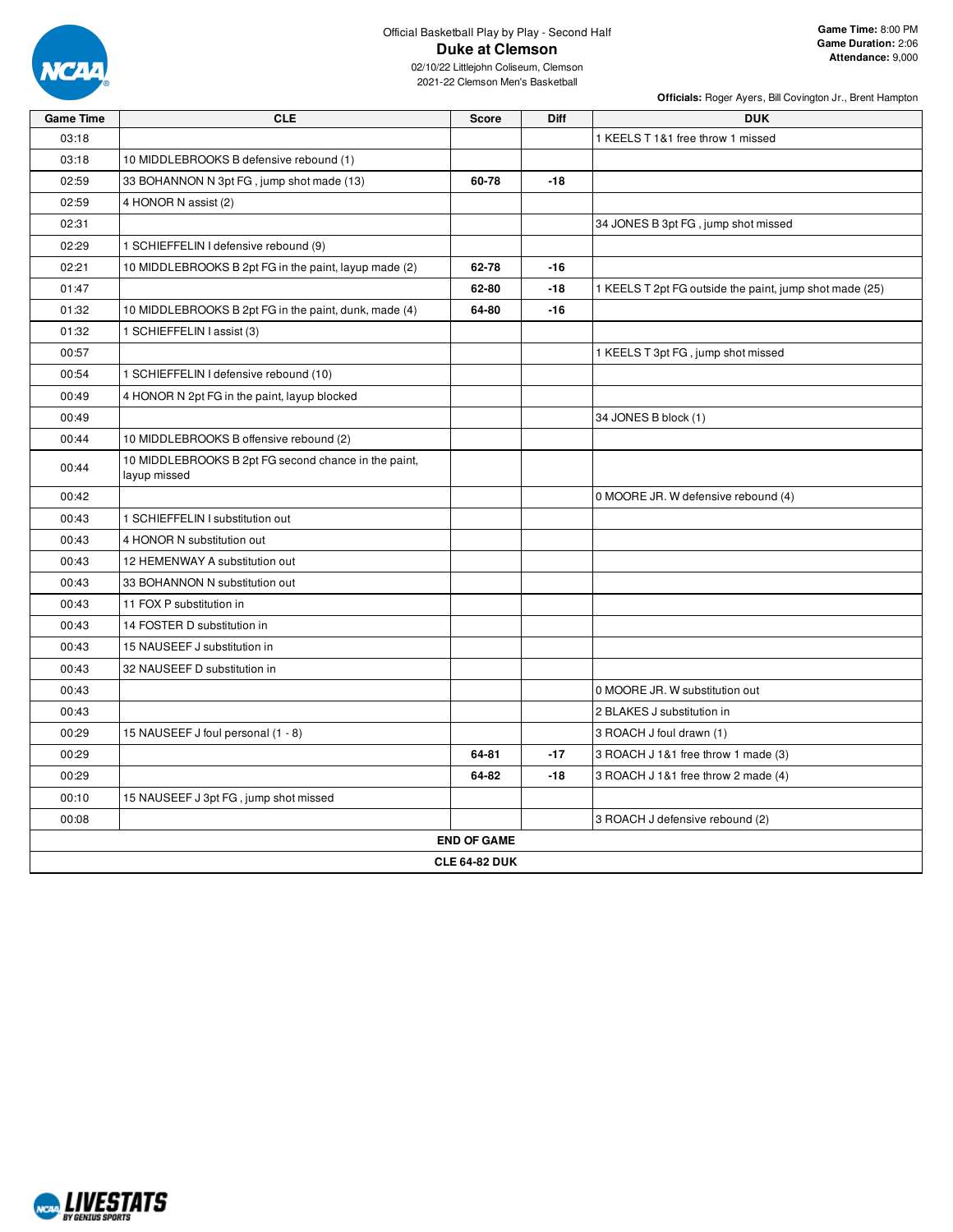

# Official Basketball Box Score - Second Half **Duke at Clemson**

02/10/22 Littlejohn Coliseum, Clemson 2021-22 Clemson Men's Basketball

**Officials:** Roger Ayers, Bill Covington Jr., Brent Hampton

|                        |       | FG      | 3P      | FT         |          |           | <b>Rebounds</b> |           | <b>Fouls</b> | ТP       |          | AS TO ST     |          |           | <b>Blocks</b> | $+/-$ |
|------------------------|-------|---------|---------|------------|----------|-----------|-----------------|-----------|--------------|----------|----------|--------------|----------|-----------|---------------|-------|
| NO. Name               | Min   | M-A     | M-A     | M-A        | OR.      | <b>DR</b> | <b>TOT</b>      | <b>PF</b> | <b>FD</b>    |          |          |              |          | <b>BS</b> | <b>BA</b>     |       |
| F<br>Wendell Moore Jr. | 18:40 | $0 - 3$ | $0 - 1$ | $0 - 0$    | 0        | 2         | 2               | 3         |              | 0        | 4        | 0            | 0        | 0         | 0             | 7     |
| Paolo Banchero<br>F    | 15:25 | $2 - 7$ | $1 - 3$ | $2 - 3$    | $\Omega$ | 5         | 5               | 3         | 3            | 7        |          |              |          | $\Omega$  | 0             | 12    |
| AJ Griffin<br>F        | 14:24 | $2 - 2$ | $2-2$   | $0 - 0$    | $\Omega$ | 2         | $\overline{2}$  | $\Omega$  | 0            | 6        |          | 0            | 0        |           | 0             | 9     |
| Mark Williams<br>C     | 08:55 | $3-3$   | $0 - 0$ | $0 - 0$    | $\Omega$ |           |                 |           | 0            | 6        |          | 0            | 0        |           | $\Omega$      | 9     |
| Jeremy Roach<br>G      | 13:21 | $0 - 1$ | $0 - 0$ | $2 - 2$    | $\Omega$ |           |                 |           |              | 2        | 0        | $\mathbf{0}$ | 0        | 0         | 0             | -4    |
| Theo John              | 03:35 | $0-0$   | $0 - 0$ | $0 - 0$    | $\Omega$ | 0         | 0               |           | 0            | 0        |          |              | 0        | $\Omega$  | 0             | $-4$  |
| <b>Trevor Keels</b>    | 17:04 | $8 - 9$ | $3-4$   | $4 - 5$    |          | 4         | 5               | $\Omega$  | 3            | 23       | 0        | $\mathbf{0}$ | 0        | $\Omega$  | 0             | 12    |
| <b>Bates Jones</b>     | 04:35 | $0 - 1$ | $0 - 1$ | $0 - 0$    | $\Omega$ | $\Omega$  | 0               | 0         | $\Omega$     | 0        | $\Omega$ | $\mathbf 0$  | 0        |           | $\Omega$      | $-5$  |
| Joey Baker             | 03:18 | $0 - 0$ | $0 - 0$ | $0 - 0$    | 0        | 0         | 0               | 0         | 0            | 0        | 0        | 0            | 0        | $\Omega$  | 0             | -3    |
| Jaylen Blakes          | 00:43 | $0 - 0$ | $0 - 0$ | $0 - 0$    | $\Omega$ | 0         | 0               | 0         | $\Omega$     | $\Omega$ | $\Omega$ | $\Omega$     | $\Omega$ | $\Omega$  | $\Omega$      | 2     |
| Team                   |       |         |         |            | $\Omega$ | 0         | 0               |           |              | 0        |          | 0            |          |           |               |       |
| <b>Totals</b>          |       |         |         |            |          | 15        | 16              | 9         | 8            | 44       | 8        | 2            |          | 3         | 0             | 7     |
|                        |       |         |         | 15-26 6-11 | $ 8-10$  |           |                 |           |              |          |          |              |          |           |               |       |

|                     | <b>Shooting By Period</b> |       |
|---------------------|---------------------------|-------|
| <sub>2</sub> nd FG% | 15-26                     | 57.7% |
| 3PT%                | $6 - 11$                  | 54.5% |
| FT%                 | $8 - 10$                  | 80%   |
| GM FG%              | 15-26                     | 57.7% |
| 3PT%                | $6 - 11$                  | 54.5% |
| FT%                 | $8 - 10$                  | 80.0% |

Dead Ball Rebounds: 0, 0

| Clemson - 37 |  |
|--------------|--|
|--------------|--|

**Technical Fouls:**:NONE

|        |                          |       | <b>FG</b>       | 3P      | FT      |          |              | Rebounds   |                | Fouls       | <b>TP</b> |                | AS TO ST     |   |           | <b>Blocks</b> |       |                     | <b>Shooting By Period</b> |                          |
|--------|--------------------------|-------|-----------------|---------|---------|----------|--------------|------------|----------------|-------------|-----------|----------------|--------------|---|-----------|---------------|-------|---------------------|---------------------------|--------------------------|
|        | NO. Name                 | Min   | M-A             | M-A     | M-A     |          | OR DR        | <b>TOT</b> |                | PF FD       |           |                |              |   | <b>BS</b> | <b>BA</b>     | $+/-$ | 2 <sup>nd</sup> FG% | 13-33                     | 39.4%                    |
|        | F<br>lan Schieffelin     | 14:52 | 1-1             | $0-0$   | $2 - 2$ |          | 4            | 5          | $\overline{2}$ |             | 4         | 3              | 0            | 0 | 0         | 0             | 3     | 3PT%                | $2 - 10$                  | 20.0%                    |
| 24     | PJ Hall<br>F             | 12:05 | $3-6$           | $0 - 1$ | $4 - 5$ |          |              | 2          | $\overline{2}$ | 4           | 10        |                |              |   | 0         | 0             | -11   | FT%                 | $9 - 12$                  | 75%                      |
| 2      | Al-Amir Dawes<br>G       | 16:42 | 1-5             | 1-3     | $2 - 3$ | 0        | 3            | 3          | 0              |             | 5         | 2              | 0            | 0 | 0         |               | -10   | <b>GM FG%</b>       | 13-33                     | 39.4%                    |
| 3      | <b>Chase Hunter</b><br>G | 15:15 | $2 - 3$         | $0 - 1$ | $0 - 0$ | $\Omega$ | 2            | 2          |                |             | 4         |                | $\mathbf 0$  | 0 | 0         | $\mathbf{0}$  | $-7$  | 3PT%                | $2 - 10$                  | 20.0%                    |
| 13     | David Collins<br>GI      | 00:00 | $0-0$           | $0-0$   | $0 - 0$ | 0        | 0            | 0          | 0              | 0           |           | 0              |              | 0 | 0         | 0             | 0     | FT%                 | $9 - 12$                  | 75.0%                    |
| 4      | Nick Honor               | 07:34 | $0 - 4$         | $0 - 0$ | $0-0$   | 0        | $\mathbf{0}$ | 0          |                | 0           |           | $\overline{2}$ | 0            | 0 | 0         | $\mathbf{2}$  | -1    |                     |                           | Dead Ball Rebounds: 2, 0 |
| 33     | Naz Bohannon             | 13:04 | $4-6$           | 1-1     | $1-2$   |          | 0            |            | 0              |             | 10        |                |              | 0 | 0         |               | -5    |                     |                           |                          |
|        | 12 Alex Hemenway         | 14:18 | $0 - 4$         | $0 - 3$ | $0-0$   |          |              | 2          |                |             |           |                | 0            | 0 | 0         | 0             |       |                     |                           |                          |
| 10     | <b>Ben Middlebrooks</b>  | 03:18 | $2-3$           | $0-0$   | $0 - 0$ |          |              | 2          | 0              | 0           | 4         | 0              |              | 0 | 0         | 0             | 3     |                     |                           |                          |
| 11     | <b>Parker Fox</b>        | 00:43 | $0 - 0$         | $0-0$   | $0 - 0$ | $\Omega$ | $\Omega$     | $\Omega$   | 0              | $\mathbf 0$ |           | 0              | 0            | 0 | 0         | 0             | $-2$  |                     |                           |                          |
| 14     | Devin Foster             | 00:43 | $0-0$           | $0-0$   | $0 - 0$ | 0        | 0            | 0          | $\Omega$       | 0           |           |                |              | 0 | 0         | 0             | $-2$  |                     |                           |                          |
| 15     | Jack Nauseef             | 00:43 | $0 - 1$         | $0 - 1$ | $0 - 0$ | 0        | $\mathbf{0}$ | 0          |                | 0           | 0         | 0              | 0            | 0 | 0         | 0             | $-2$  |                     |                           |                          |
| 32     | Daniel Nauseef           | 00:43 | $0-0$           | $0-0$   | $0 - 0$ | 0        | 0            | 0          | 0              | $\Omega$    |           |                | 0            | 0 | 0         | 0             | $-2$  |                     |                           |                          |
| Team   |                          |       |                 |         |         |          | $\Omega$     |            |                |             | 0         |                | $\mathbf{0}$ |   |           |               |       |                     |                           |                          |
| Totals |                          |       | 13-33 2-10 9-12 |         |         | 6        | 12           | 18         | 8              | 9           | 37        | 9              |              |   | 0         | 3             | $-7$  |                     |                           |                          |

**Technical Fouls:**:NONE

|                                                                   | <b>DUK</b>                              | <b>CLE</b> |  |  |  |
|-------------------------------------------------------------------|-----------------------------------------|------------|--|--|--|
| <b>Biggest lead</b>                                               | 22 (2 <sup>nd</sup> 5:13) 0 (1st 20:00) |            |  |  |  |
| <b>Best Scoring Run</b> $10(2^{nd} 8:46)$ 5(2 <sup>nd</sup> 2:21) |                                         |            |  |  |  |
| <b>Lead Changes</b>                                               |                                         |            |  |  |  |
| <b>Times Tied</b>                                                 |                                         |            |  |  |  |
| <b>Time with Lead</b>                                             | 19:46                                   | 00:00      |  |  |  |

| <b>Points from</b>    |    | DUK CLE |  | <b>Period by Period Scoring</b> |     |     |    |  |
|-----------------------|----|---------|--|---------------------------------|-----|-----|----|--|
| <b>Turnovers</b>      |    |         |  |                                 | 1st | 2nd |    |  |
| Paint                 | 16 | 14      |  | <b>DUK</b>                      | 38  | 44  | 82 |  |
| <b>Second Chancel</b> | 2  | 5       |  |                                 |     |     |    |  |
| <b>Fast Breaks</b>    | 2  | 2       |  | <b>CLE</b>                      | 27  | 37  | 64 |  |
| <b>Bench</b>          | 23 | 14      |  |                                 |     |     |    |  |